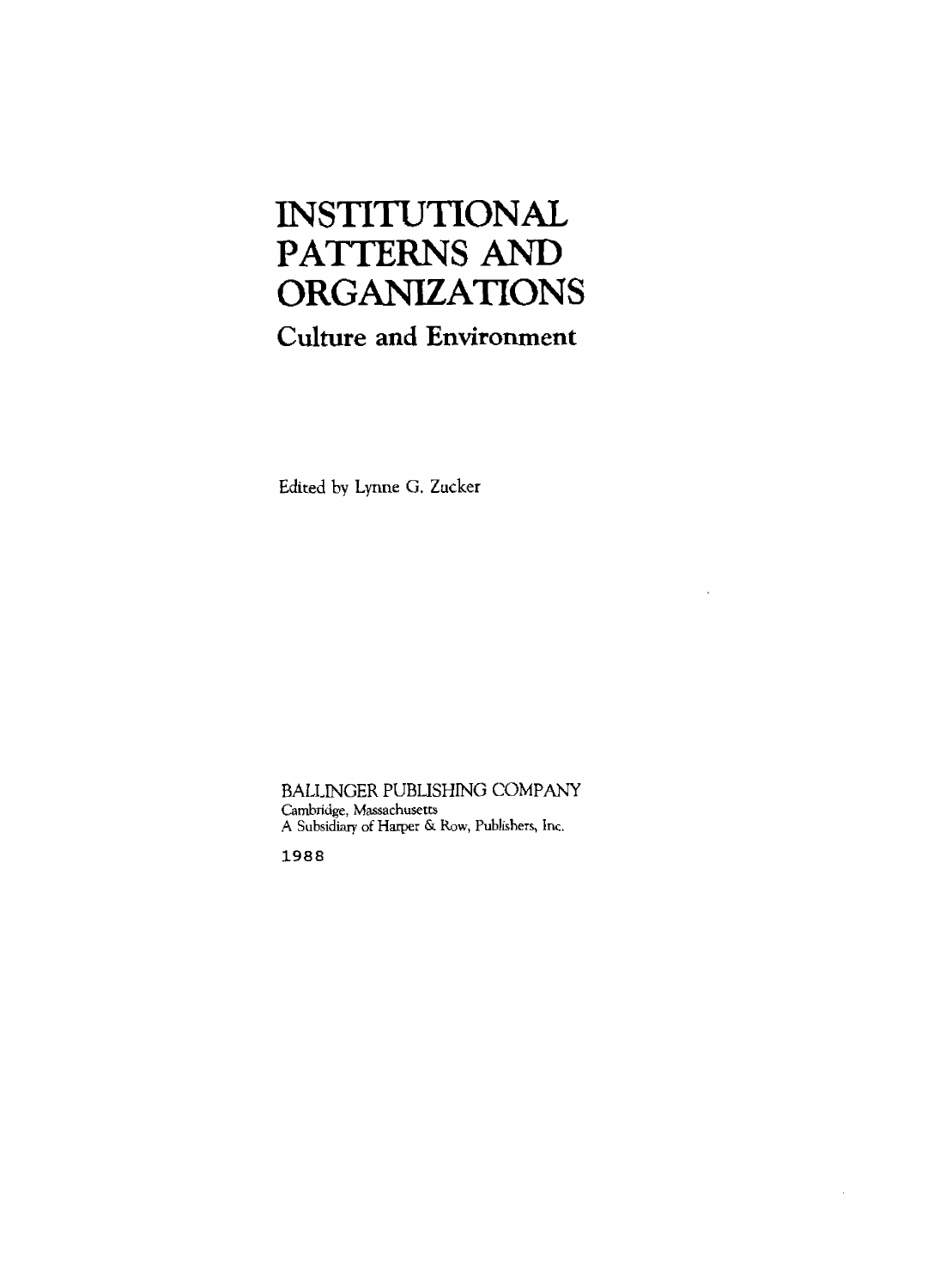## **4 THE EXPANSION OF DUE<br>PROCESS IN ORGANIZATI PROCESS IN ORGANEATIONS**

**Frank** R. Dobbin, Lauren Edelman, John W. **Meyer,**  W, **hchard Scott, and Ann Swidler** 

**This chapter examines why** and **how due process arrangements are extended within organizations. Although** much has **been written about the recent rights explosion generally, we have little understanding of the social** sources **of various kinds of legal protections, their development,**  and institutionalization. Organizations constitute a significant element **in modern social structure, and it is important to understand why and how they have incorporated Iegal protections. We focus on** two **types** of **due process** arrangements: **grievance procedures** and **afFinnative** action **structures.** 

Organizations **theorists have not often explicitly addressed the expan**sion of **due process arrangements. But** if **these developments are viewed as**  a **special instance of the more general** process of **increased** formalization, **then much theury becomes** reievant **because explaining the origins of formalization in** organizations **has** been **a** central **focus of attention. Classical arguments** see **formalization** of rights and **relations increasing** as a function of scale, technological **complexity,** and **interdependency. Differentiation, specialization,** and formalitation **are viewed as functional solutions to the problems** posed **by increasing** size and **complexity (Weber 1947 119221;** Blau 1970; **Blau and** Schoenherr **197 1; Pugh et al. 1969).** 

The research reported here was conducted with funds from the Russell Sage Founda**tion. We wanr to acknowledge** the helpful **suggestions** of **a** number of **respondents and especially he comments of our research colleagues John R. Sutton and Anne S. Miner.**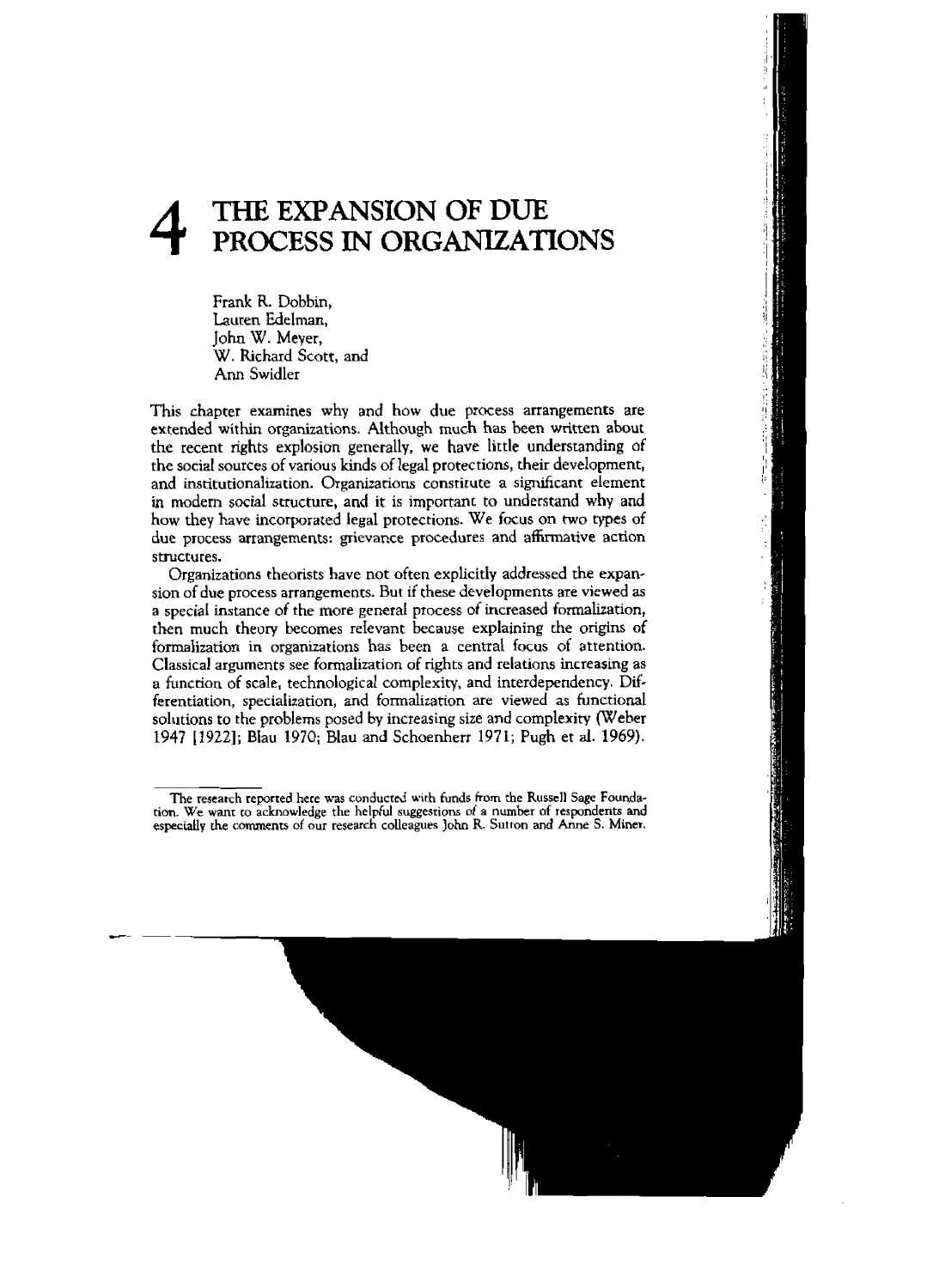**A** second set of arguments emphasizes natural system, or political, explanations. These posit that self-interest and survival concerns dominate organizational actions. Both industrial relations and Marxist versions **focus** on conflicts **of interests between workers** and managers, emphasizing control strategies **by** managers and **collective** organization and unioniza**tion** by workers. Due process structures are then viewed either as genuine protections won by workers in their **struggles with managers** or as more sophisticated mechanisms for suppressing conflict and controlling workers (Miller and Form 1964; Edwards 1979; Braverman 1974; Clegg and Dunkerly 1980). For instance, **internaI labor** market theorists **stress** due process protections as among the benefits that core industries offer trained employees to **discourage** them **from exercising their skills** for **some other**  employer (Marglin 1974; Gordon, Edwards, **and** Reich 1982).

**A** third, institutionaI, approach suggests that many structural features of organizations can be viewed as transmitting models established in the environment. **The** environment itself is viewed as highly structured and as requiring organizations to incorporate elements such as due process **systems** or **as grving** advantages in the form of increased resources or legitimacy to those that do (Meyer and Rowan 1977; DiMaggio and Powell 1983; Meyer and Scott 1983). This approach also draws on the literature on diffusion of organizational innovations focusing on the features of organizations or their environments that **lead** them to adopt: new technologies or administrative procedures **(Kimberly** 198 **1; Kimberly**  and **Evanisko 1981;** ToIbert **and** Zucker 1983).

These lines of **argument** are **not** necessarily inconsistent. They call attention to different processes that may account for the emergence of **formal structures. It is** possible **rhat** some arguments **apply more** to some **types** of organizations than **ro** others or that they are characteristic of certain periods rather than others. To explore these possibilities, **we**  selected a **convenience** sample of fifty-two organizations from the San Francisco Bay area, including diverse organizations that varied greatly in age, **size,** technology, unionization, and involvernenc with the **public**  sector. **For** each organization, **we collected** data in **the** summer and **fall of**  1983 on the timing of the adoption **of two types** of **due process** protec**tions** - grievance **procedures** and afirmative **action** structures - and on **the specific** characteristics of **the** arrangements established. We attempt to identify factors affecting the expansion of employee rights. By comparing organizations of different sorts, we can identify what kinds of organizations are most responsive to these forces. By **examining** changes **over** time, **we** can discern variations in **the** wider legal environment and note their affects on and interactions with organizational features.

Our **focus** is on the formalization of **empIoyee protections-on the**  adoption **of** codified **procedures** or the establishment of specialized rules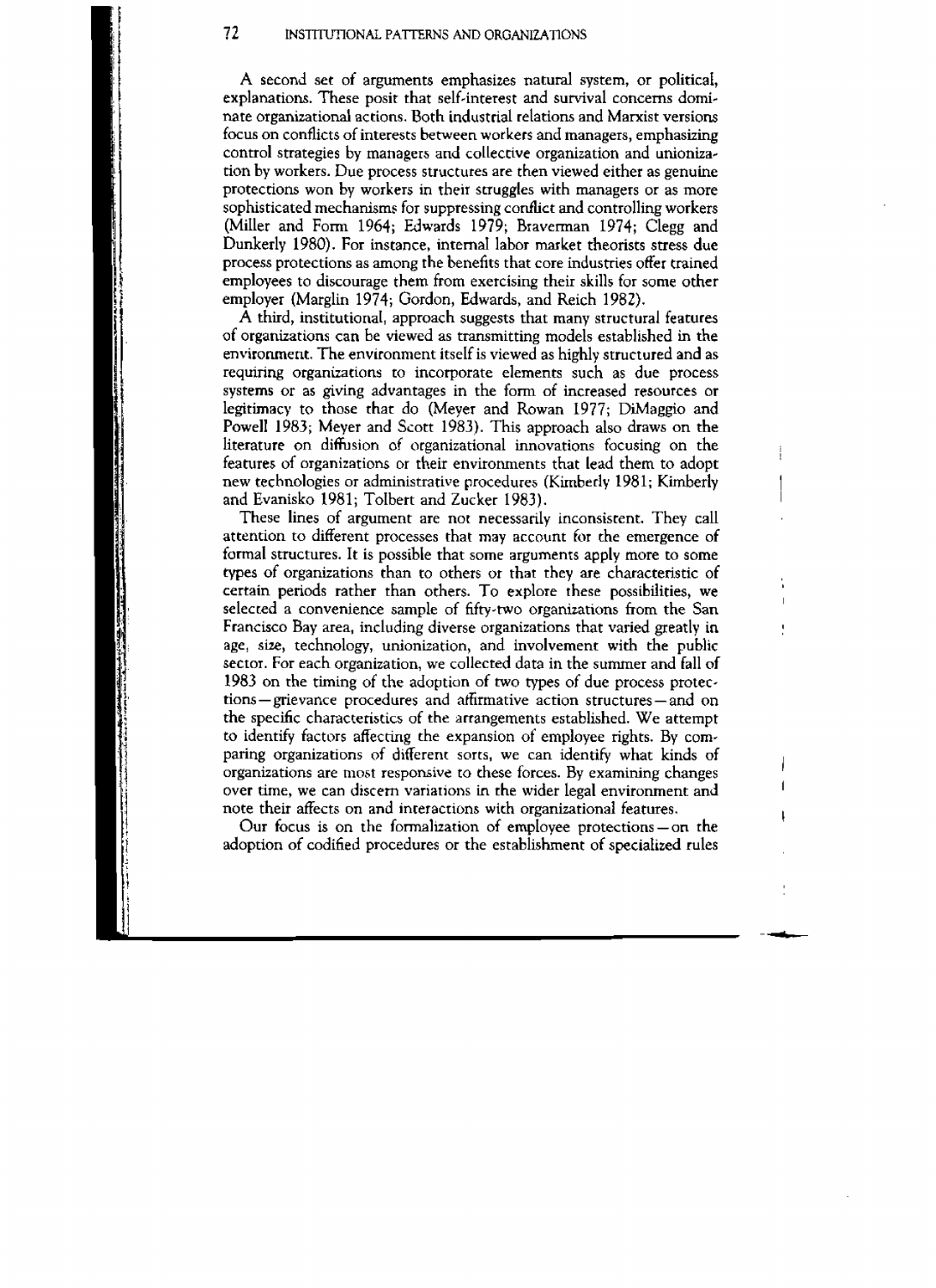**or offices-not on the extent** ro **uhich these arrangements are actually used or the extent to which genuine prorections are offered. The creation of** organizational **structures that embody and represent employee** righrs **is worthy** of **attention and explanation.** 

#### **Structures of Due Process**

We are interested in the formalization of the employee/organization **relationship and particularly in the extension of** employee **rights: the explicit commitment to formal (consisrent and nonarbitrary) procedure and to substantive fairness. Some organizations leave every aspect of employment unspecified, with no guarantee of impersonal hiring, promo**tion, **or nght to continued employment; no procedures** for **resolving employee complaints; and no statement of employee rights in relation to status** (such **as race** and **sex) or work demands (such as protection against unusual demands on time and energy). Such organizations are** undoubr**ably the most** common **sorr historically. There** has **been a widespread change in** this area **accompanying** the **pervasive formalization** and **bureaucratization of all aspects of employment (Edwards 1979; Jacoby 1985).** 

**Organizations are** increasingly **likely to** formalize **rules and procedures. They often** create **special** offices and **functionaries to protecr and make explicit employee rights. Many define** employee **rights in detail in matters**  of **work, recreation, safety, health,** and **other areas and provide special procedures for processing complaints. And many have begun** to **formalize the rights of targets of previous discrimination (such as minorities, women, the young, the old,** or **the handicapped), which are now legally**  protected. Less **frequently, organizations formalize the rights of new categories** of **employees** (such **as gays, lesbians, nonsmokers) who are not legally protected but claim public support for their special status. But these kinds of changes have appeared irregularly** and **have spread unevenly across organizations. We are inrerested in the source of such due process protections and the cause of their variation.** 

**One reason** for **examining grievance** and **affirmative action is simple: These are the two most** significant **types of** formal **protections of employee rights found in contemporary organizations in rhe United States. Grievance procedures are designed** to **protect employees against a** wide **spectrum of arbitrary management behavior: indiscriminate** fmng, **failure co promote, satery violations, unequal application of discipline, sexual harassment, and contract violations. Ahnative action structures seek to prevent unequal treatment in hiring, firing,** and **promotion on the basis of status and in some cases to redress past injustices. A second morivation for focusing on these two areas of rights elaboration** stems from the **different** timing and **causes** of **their adoption. Viewed historically, the**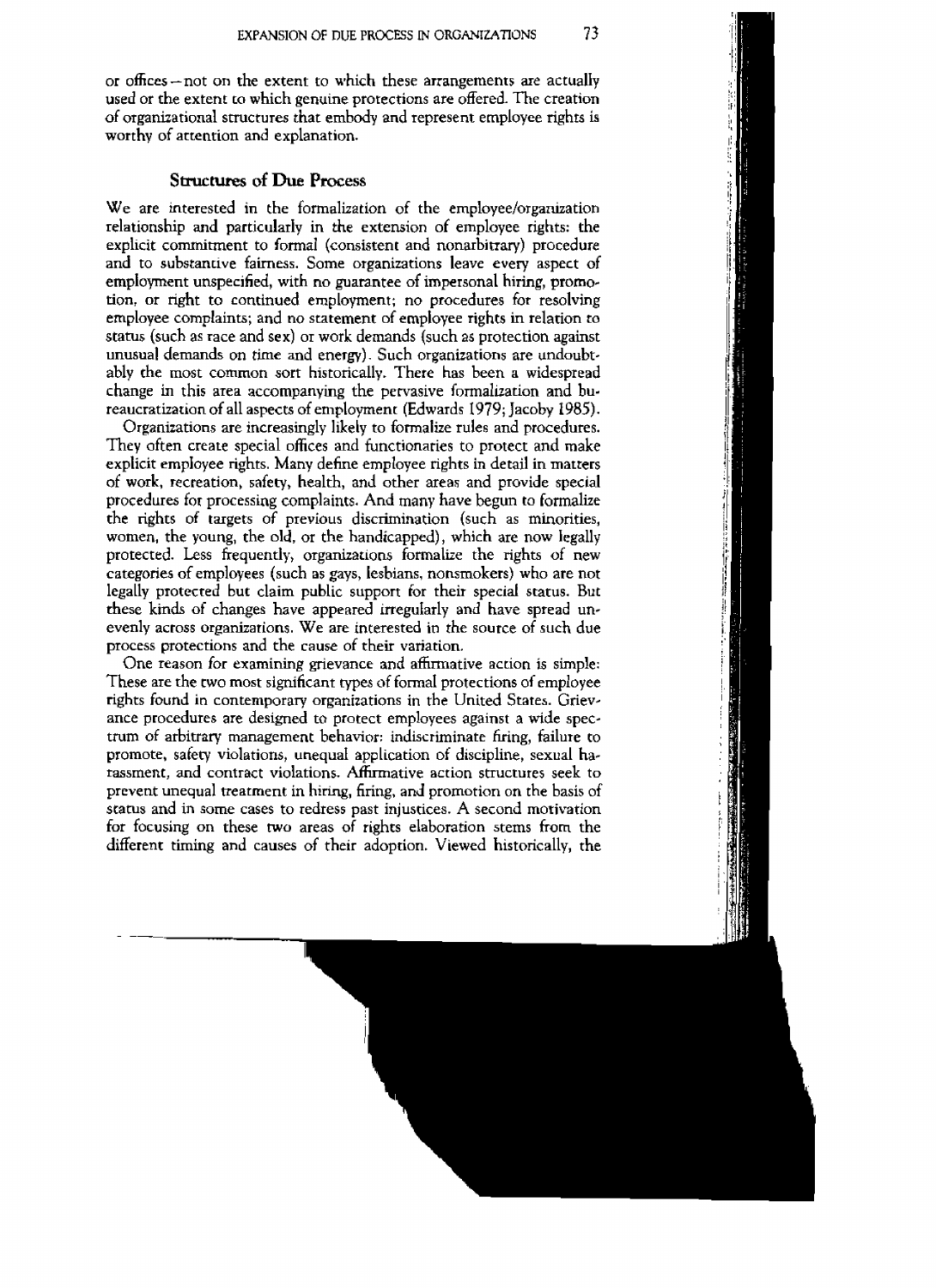U.S. **expansion of** organizational **due process seems to reflect two broad**  through different mechanisms and in different periods and creating two different types of due process **mechanisms.** 

**The older process reflects the general progressive expansion** of **formal**ization **through localized pressures** on **organizations, beginning in the United States at the turn of this century and running through** World **War II** (Baron et al. 1986). The due process structures involved are *procedural*: **the legitimation of** unions, **the construction of personnel departments** and **personnel rules, and the creation of gnevance processes. Grievance procedures may** be **viewed as attempted** solutions **to cmployer/employee conflicts, solutions that diffuse** through **the organizational** environment. **in a decentralized way. By contrast, affirrna tive action has** originated **though movements occurring in the national polirical environment and represents an attempt to extend and elahorate the rights of specific disadvantaged groups. Afhrrnative** action **emphasizes** group or **class** *rrghts* **to compensation** for **past deficiencies in due process; thus the focus is more**  *substantive,* **such as the specification** oi **nghts of** particular **categories of persons, for example, biacks or women. Unlike grievance procedures, affirmative acrian** has **been centrally mandated by the nation state and is**   $\log$ <sub>ally</sub> imposed on organizations meeting specified criteria.

#### **Procedural Rights: Grievance Procedures**

**The proximate causes of grievance procedure** formalization **seem to lie in the internal political** processes **of** organizations **and their immediate** social **environments.** Behind these **factors has been the broader legal, political,**  and **cultural environment supporting a more rational and legdized employer/employee relationship. In particular, union recognition and the**  widespread institutionalization of grievance procedures gained impetus from **the National** labor **Relations Act of 1935. But particular forms** of **governance were worked** out **at the organizational level, often through collective bargaining with unions. The NLRA set** forth criteria for **recognition** oi **unions** and **required good-faith bargaining with elected representatives of workers; it** did **not prescribe a master plan** for emplo**yerlemployec governance** nor did **it specify the substantive content of the contracts that would be reached through cotlective bargaining.** 

Procedural formalization **was not restricted to unionized firms. During the 1920s and 1930s many employers formalized policies concemmg disability and illness. pensions, unemployment, stock options, and empIoyee representation even in nonunion** firms **(Brody 1968). Brody at\* tributes these developments** to **a** combination of **pre-NLRA paternalism and attention to employee needs in the interests of efficiency. Union**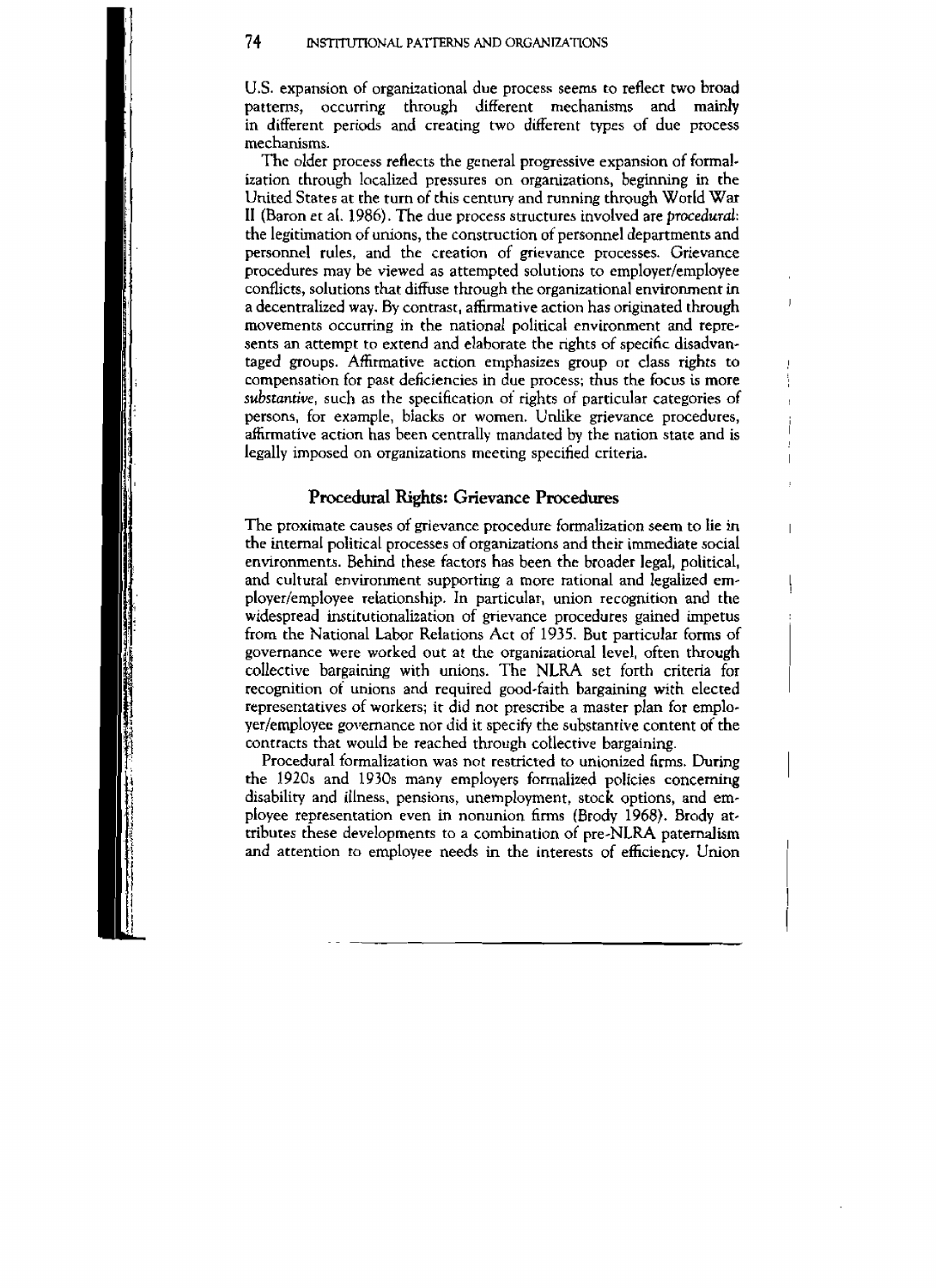**avoidance** and **the spread** of Taylor's scientific management doctrines may be alternative explanations. Thus during the early stages of procedural formalization, the implementation of formalized personnel rules and **grievance procedures seem** to come with unionization or its prevention. These factors are internal to organizations or properties of their immediate environments.

In recent decades, such arrangements as formal **personel** departments and **rules** and grievances procedures seem to have become **widely** legrtimated in both union and nonunion contexts. They have become institutionalized and **are** viewed as **an essential** component of the standard apparatus of **any** large, modern "rational" organization. Their **diffusion**  may be less influenced by internal organizational characteristics such as unionization.

#### **Substantive Rights: Mtmative Action**

Although certain substantive protections were instituted during the earlier period (such as health and safety requirements with specific application to women and children), the widespread specification of substantive rights of **employees** has occurred within the last **two** decades, Dunng this period the national government has acted to specify the rights of certain categories of organizational members.

**In** the first half of the century status-related protections **took the** form of child labor laws or conditions-of-work legislacion concerning women and **were** reflected in organizational structures and procedures guarantee**ing** the special protection of women and children. Early protections were aimed at **creating unequal** conditions of employment for disadvantaged groups. **Morc** recent affirmative action legislation, in contrast, is aimed **at**  eliminating inequality among groups through the invention of rights to equal treatment. These nghts enter an organization only **partly** through internal action or exchanges with **the** immediate environment. They are legally mandated, usually by the federal government. They grew out of the civil rights movements of the 1950s and 1960s that resulted in the Civil **hghts Act of 1964.** Title VtI of this act prohibits discrimination on **the**  basis of race, color, religion, sex, or national origin and applies to both public and private **work** organizations. **It is** administered by the Equal Employment Opportunity Commission. The EEOC controlled only the private sector until 1972, **when** *the* Equal Employment Opportuniry **Act**  brought the public sector under its coverage. **Affrrrnative** action **was first**  mandated for government contractors and subcontractors by Executive Order (EO) 1 1246, issued by President Johnson on September 24, **1965.**  EO **11246** also **established the** Office of Federal **Contract Compliance**  Programs (OFCCP) **to** administer and enforce the order.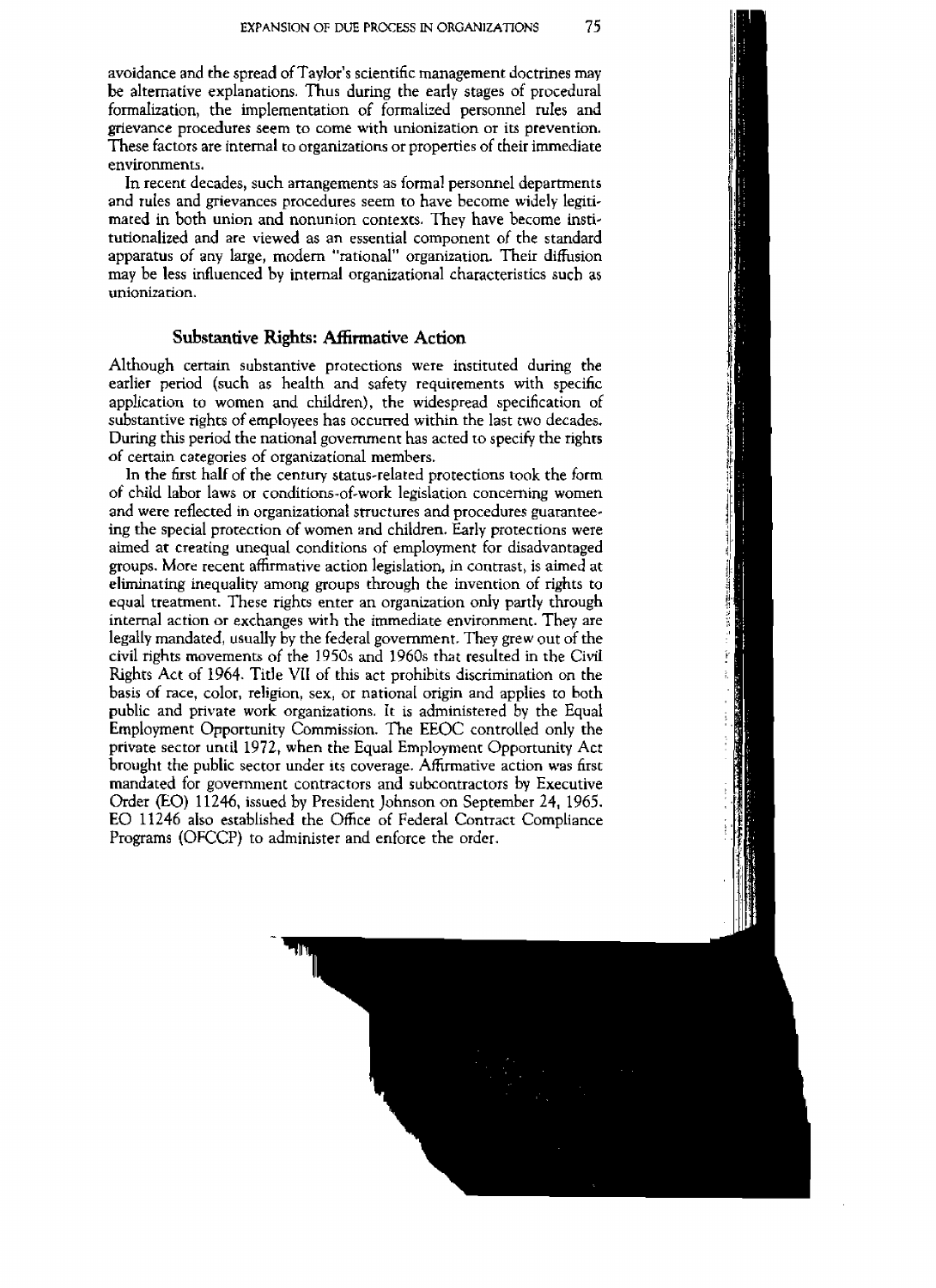Affirmative action requirements are **largely** reporting **requirements. All**  employers with 100 employees or more (until 1982 the **cutoff was** fifteen) must submit **the** EEO-1 **form** annually, **detailing stafling** data **categorized** <sup>i</sup> <sup>i</sup>**by sex** and race. Some government contractors are **aIso** required to submit rather complex affirmative action plans, which outline programs to meet **future** minority **employmenr** goals. Organizational responses to these requirements vary considerably, from assigning someone in the personnel department the task of filling out the EEO.1 form to surpassing legal requirements by establishing **new** offices and functionaries to develop and administer affirmative action programs. No discussion of the emergence of affirmative **action** structures **in modem** organizations would **be** likely to ' **Ignore** direct governmental pressures. The environment is **centralized,** and organizations with specified characteristics are expected to adopt and comply with a set of mandated procedures. But a high degree of variation **in how** they go about implementing affirmative action allows us to **analyze** , the organizational **response** to legally **mandated** change.

#### **Hypotheses** and **LRvels of Analysis; Organizations, Environments, and Offices**

We propose that three levels of analysis contribute to an explanation of the diffusion of these due process protections: (1) organization characteristics, (2) characteristics of environments, and  $(3)$  variations in the structure of **ofices** and rules internal to organizations. The most common approach focuses on *organization-level* variables, characteristics of organizations themselves that lead them to elaborate formal rules and procedures to guarantee due process protections. At this level, as noted, two qpes of **explanations** for formalizarion of employee rights **have been developed** -one **emphasizing the demands of efficiency and the rational coordination** of **work** processes and the other stressing conflicts between workers and managers and dominance tactics by managers. The **variables**  suggested by these arguments include size of organization, unionization, skill level of participants, and type of technology employed.

**Shifting** to the **environmental kuel,** many of the same types **af arguments and variables are** applicable. Organizations **are** involved in varying contexts or sectors rhat themselves differ in terms of extent of unionization, **type** of technology employed, or **skill level of** workers. However, the environmental dimension **rhat we** regard **as** especially **relevant to** understanding the **extension** of due process in organizations is proximity to the **public sphere.** Variation **in** the public status of an organization is important in two senses. First, organizational **sectors** closer to the public sphere are likely to be more influenced by new conceptions of citizenship, **modeIs**  thar often derive from the state. **As** Philip **Selznick** noted in his classic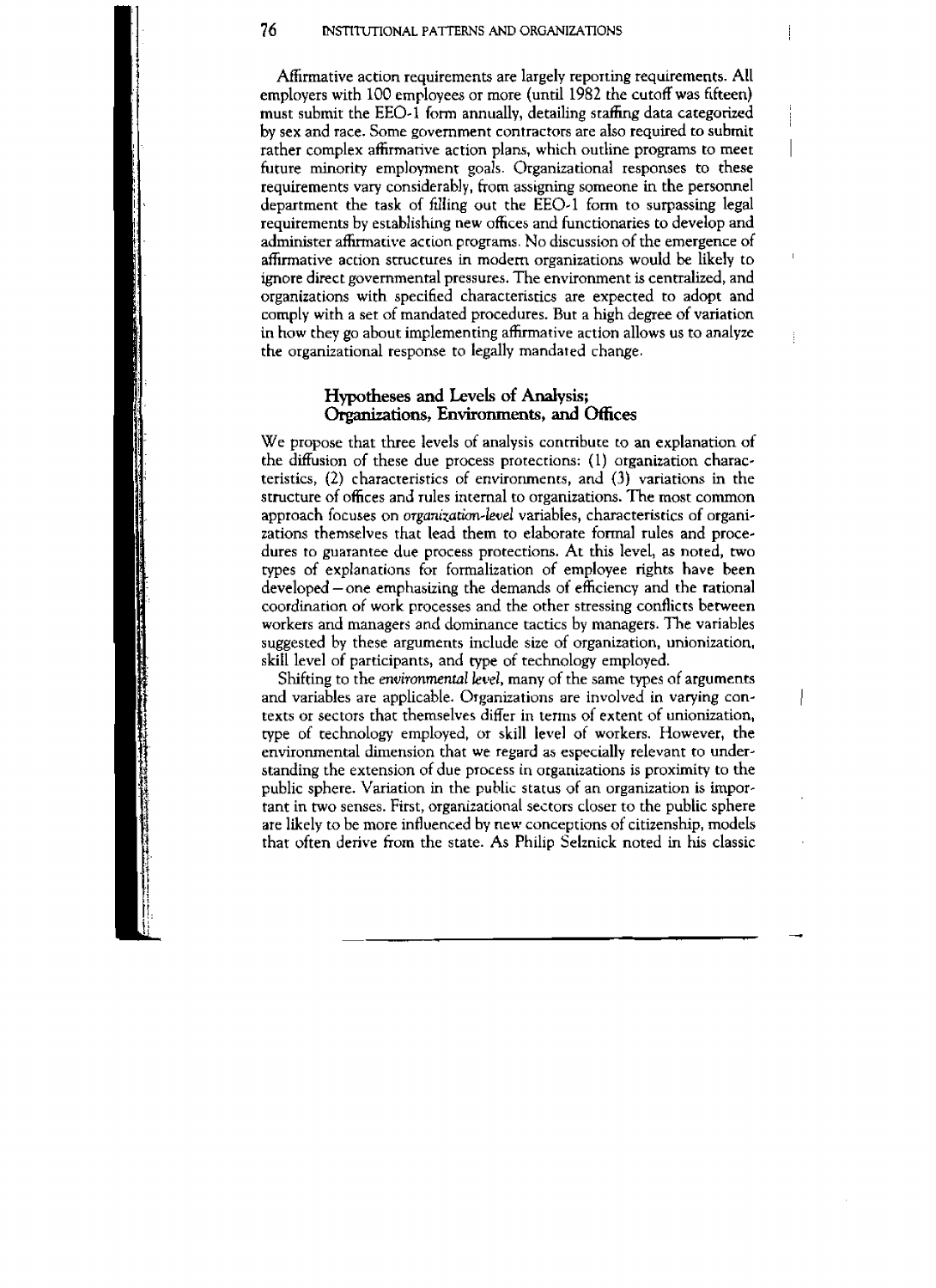**study** of the **development** of legality in organizations (1969), the model of **<sup>a</sup>**polity on which private organizations draw comes from the public tradition of the **law** (Baron et a]. 1986). Thus an **organization's conception**  of **employee** rtghts **may he** affected by its proximity to **the** public sphere. Such proximity is expected to he particularly important for the **riming** of adoption **of due process rights.** 

**Public status affects** organizations in a second, and more direct, way, particularly in the area **of affirmative action,** Organizations **with closer** ties to the public sphere are more exposed and visible and more likely to be **subject** to close **governmental** scrutiny. Indeed, private organizations differ in their legal status **vis-his federal** civil rights laws **depending** on whether **they** receive government contracts or grants and thus fall under the jurisdiction of Office of Federal Conrracr Compliance Programs (OFCCP) **regulations.** Organizations such as utilities that depend on government regulation, even though they carry no **special** burden of compliance with federal civil **rights policies, operate** in an area continually **subject** to public scrutiny and **can hardIy** afford **to** appear indifferent ro the **standards** of citizenship and due process **important in the public** sphere. Private **organizations** that maintain nonprofit status **may** be strongly influenced by public-sphere mdcls of governance, both hecause they interact continually **with** public **agencies and** because they depend on public support for their activities in order to defend their nonprofir status. Finally, even monopoly~sector private organizations are in some **ways close to** the **public**  sphere because they are highly visible and thus subject to public scrutiny and because they are necessarily engaged **in** a continuing process of negotiation with the state - in voiding antitrust prosecution, pressing for federal subsidies and protections, lobbying for tax relief. and so forth.

Our conception of public **status, then, is a** continuum, in some ways **akin to** Shils's (1975) **cenrer/penpheq** distinction. Organizations in the competitive, private sector are further from the public, political center than are monopoly-sector private organizations or those **that depend on**  federal contracts, and these in **turn** are further than regulated profitmaking organizations such as utilities, nonprofit organizations, and public organizations themselves. **Although this** exploratory **study has** not allowed us to measure variations in public status with the full subtlecy **that we**  would **like, we have** experimented with various measures, **seeking to**  determine the **ways** of understanding the public status of an organization's domain that are most **fruitiul** empirically.

In addition to organization-level and environmental variables, we also point to an important **set** of variables **inrenwl to organizations.** These are various structural components within organizations - personnel **offices,**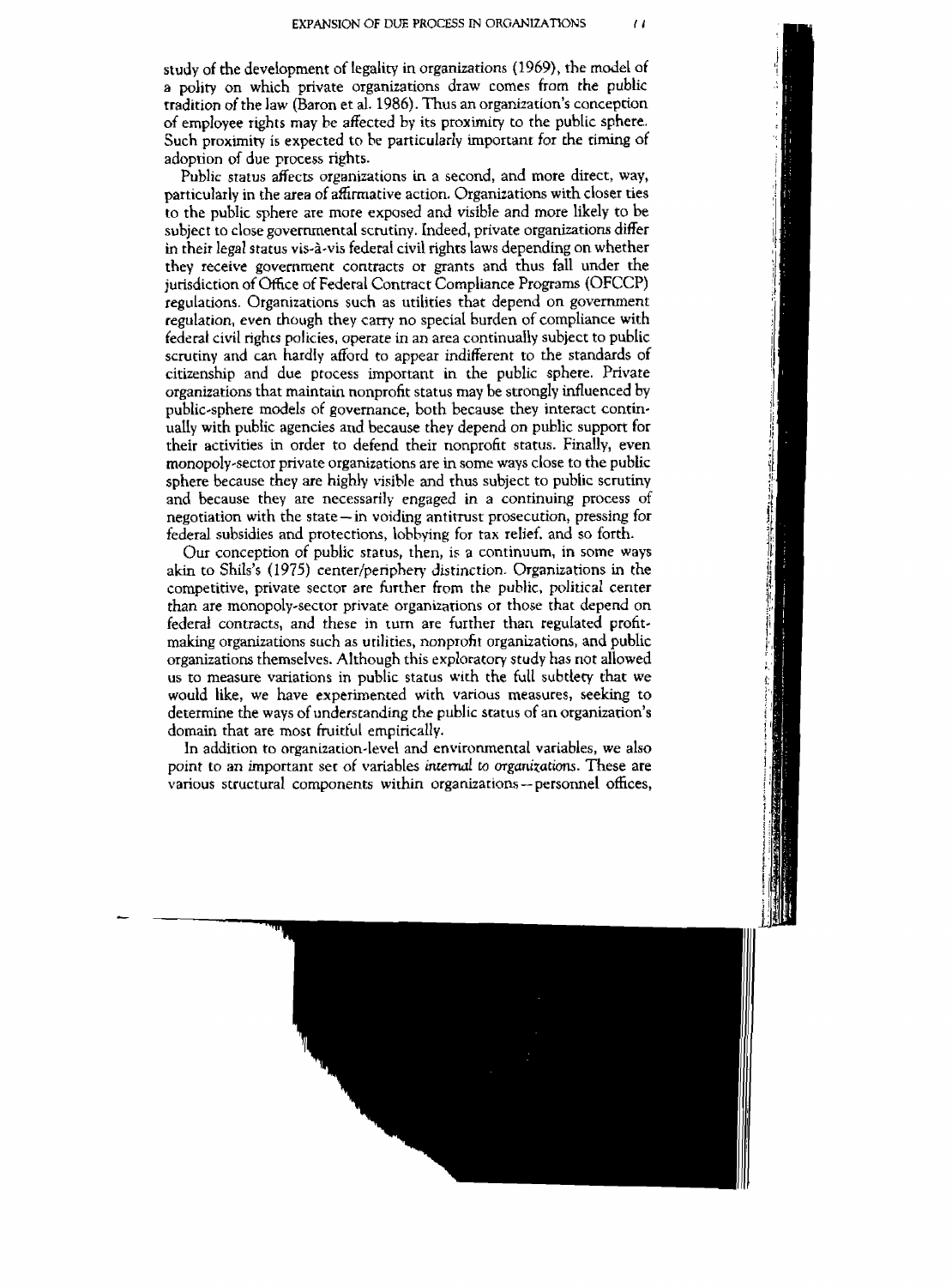legal departments, industrial relations departments- through which em**ployee** nghts are administered. These aspects of an organization's **gover**nance structure **are** intervening **variables, shaped by** both organizational and environmental forces, bur in **turn perhaps having an independent**  effect on employee rights. **One** of the most important **questions** about legalization in organizations is whether it stimulates the formation of new **offices,** rules, and officials that in **turn** provide an additional basis for instirutionalizing **access** to rights.

The **existence** and elaboration of **such** offices may lead to the cdi6 cation of employee rights in several ways. First, these **ofices** mediate **the**  relationship between the organization and its environment. The personnel **or affirmative** action **office** can **provide a** direct channel **through which models** of **rights elaboration enter the orgariization from the wider envi**ronment. **When personnel officers** go to their professional conventions, they discuss **new** guidelines or models for **documenting compliance with affirmative action,** for **handling employee grievances, for** updating **the**  classes of employees **covered** by &affirmative action guidelines, and so forth. After labor unions, personnel offices may be the most important channel **through** which **new** conceptions of rights enter **organizations.** 

Second, personnel **offices** and other governance structures within organizations may create an internal constituency for the elaboration and enforcement of employee rights. These otficials formalize and codify **personnel procedures as a** part of the process of justifying and **extending their role in the organization. New nghts** that do **not** become **embdied**  in **some** regular organizational structure or procedure **will** he evanescent, while those that do find such an organizational **home,** or generate **new**  organizational **structures** of **cheir** own. have at least the prerequisites for full incorporation **into** normal organizarional practice.

Finally, offices and governance structures are also interesting **because**  the extension of new rights **to new categories of** employees **is experienced**  as disruptive when it fails to fit within the existing governance structure. Organizations that change **their** structure **ro incorporate** new rights **may be** viewed as more committed to employee protections than those that try to fit new rights into the existing governance structure. Thus, tracking **changes** in organizational structure provides **crucial insight** into **sources of both organizational support for,** and resistance to, expanding **employee** rights.

**The** literature on organizational innovation is **also suggestive for our**  purposes. In general, such organizational features as size, differentiation, specialization, and integration into the **external** envirunmenr: **have been found to be positively related to the adoption of** innovations **by** organization (Kimberly 1981; **Kimberly** and **Evanisko 1981).** These **organiza**tional chacreristics, **however,** are less able to predict **administrative** than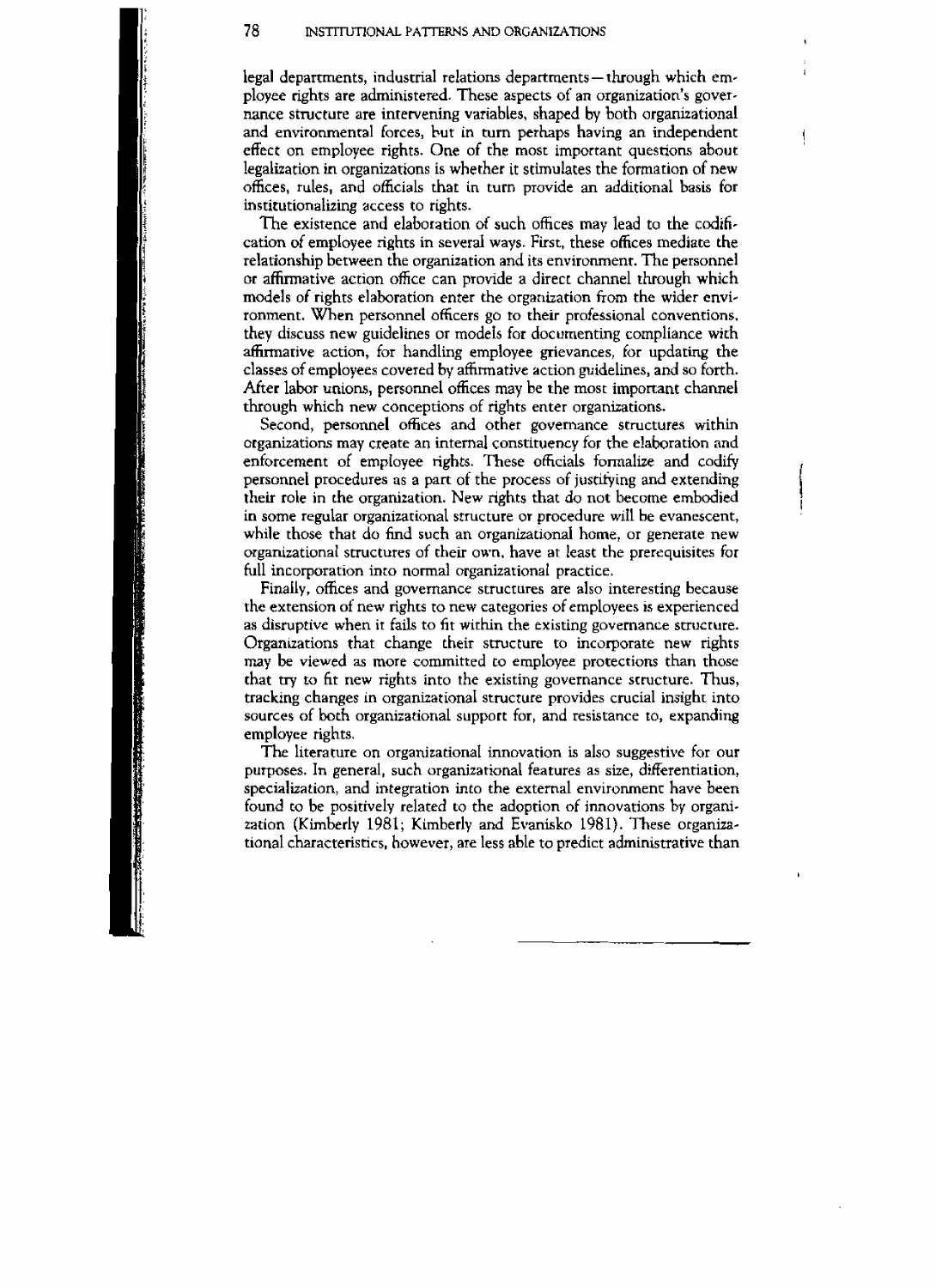**technical innovation, so that unIy organization size is a strong predictor of the kind of administrative innovations we** consider **here (Kimberly** and **<sup>I</sup>Evanisko** 198 **1). The work of ToIbert and Zucker (1983) on the adoption of cid service reform by cities** during **the period** 1880 **to 1935 is**  <sup>I</sup>**particuIarly relevant to our study of due process protections. They show <sup>h</sup>** <sup>I</sup>**a distinctive,** rapid **pattern of adoption in states where civil service** reform **was legaIly** mandated. **In states where civil service** reform **was not legally mandated, the power of particular city characteristics** to **expIain** adoption **was apparent** in **early decades but then decreased with** increased **diffusion of the reforms, as the refarms** became **institutionalized as aspects** of **rational** and legitimate **organization.** 

To summarize, then, our theoretical model attempts to explain two different phenomena – grievance procedures and affirmative action struc**tures. Both are aspects of the extension of employee rights in organiza**tions, but they emphasize different aspects of rights (procedural protec**tions versus substantive rights),** and, **we** hypothesize, **they are adopted m organizations through** different **processes. We see grievance procedures as attempted solutions to employer/employee conflict that are diffused through the organizational environment in a decentralized way. Affirmative action, on the other** hand, **is centrally mandated, and the important sources of variation concern how soon, how energetically, and in**  what organizational form organizations comply with federal law. For both **the decentralized diffusion of grievance procedures and the centralized imposition of affirmative action** programs **we analyze variations among organizations in the timing of rights dabration** and in **the comprehensivcness, procedural complexity, and** organizational location **of the rights they create,** 

#### **Research Hypotheses**

The **data will be examined** bth cross-sectionally **and longitudinally to see where and when structures** of **due process procedures and substantive affirmative action nghts appear. We propose the following hypotheses:** 

- 1. We expect due process structures to appear most frequently in **organizations that are (a) large,** @) **unionized or** in unionized sectors, **and** (c) **public, or closer to the public sphere.**
- **2. Longitudinally we expect all** sorts **of due process rights** and **procedures to be fumed** at **heher rates in more recent periods.**
- **3.** For historical **reasons, we expect** organizational **and local environmental pressures** to **be more important in explaining** grievance **procedures and public status to be mosr important in accounting for affirmative action** structures.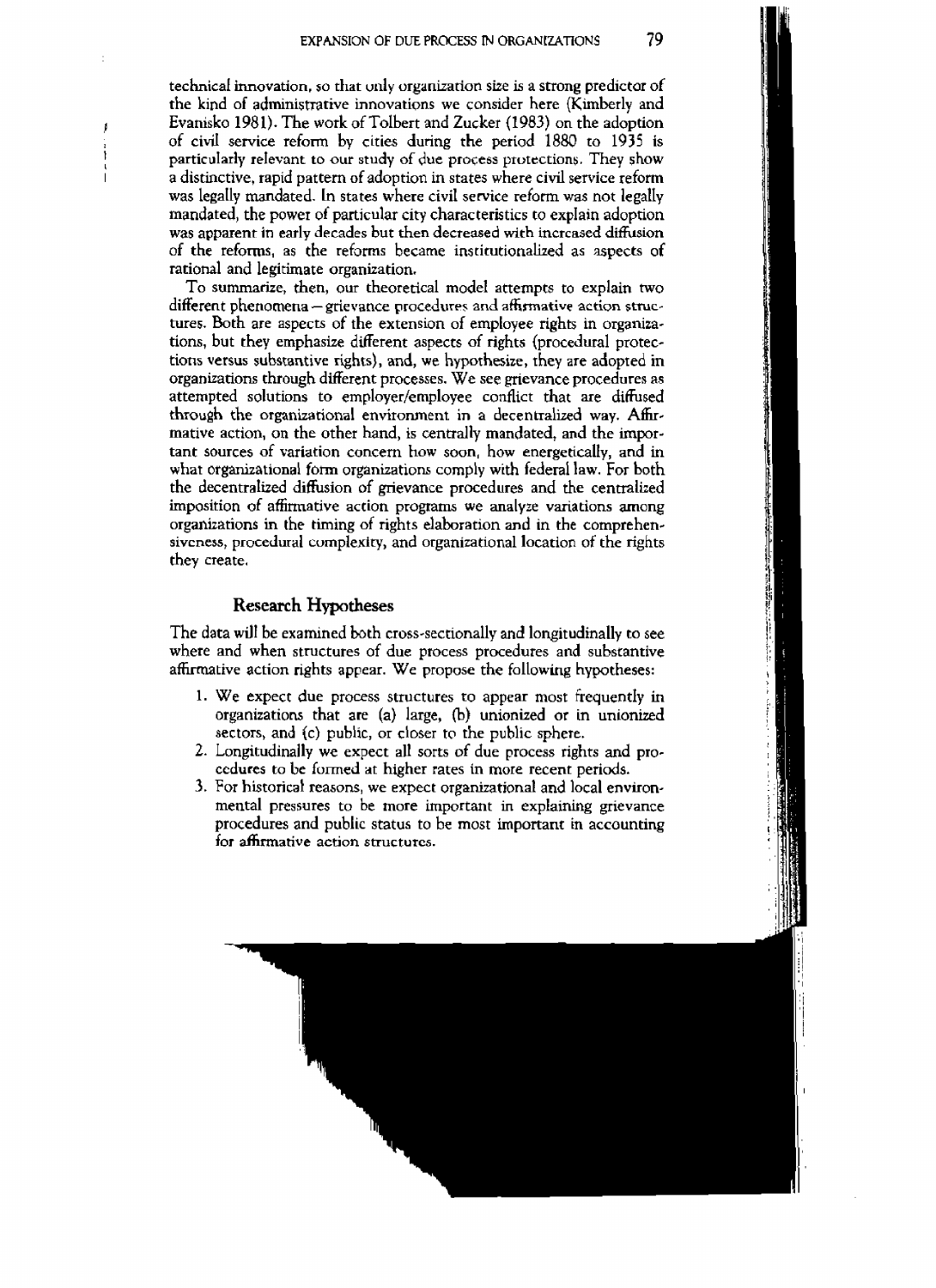**4. We expect the spread** of **due process protections to be linked to the growth of personnel departments withn organirations.** 

**Figure** 4-1 **diagrams** our model of **due process expansion.** 

#### **Methods** and **Measures**

**The** fifty-two **organizations in our convenience sample range** in **size** from **thlrty** to more than 10,000 **employees,** in **age** from three to 130 **years, and from** nonunionized **to 100 percent** unionized. Fifteen organizations **are**  public, and thirty-seven private. The organizations come from the following sectors: manufacturing (ten), publishing, (four), financial (three), **retail (five), utilities and transportation (eight), government (seven), service (eleven),** and **medical** (four).

We focus on several aspects of organizational elaboration and formal**ization** of **due process** protections for **workers.** In **looking** at **grievance procedures, we measure the** number **of** formal gnevance **procedures** and *the* **average** number of **steps in the gnevance procedure. Twenty-elght percent of the organizations in our sample had no** formal **grievance procedure, 30 percent** had one, **and the remaining 42 percent** had **more than one procedure. Organizations with more than one procedure often negotiated separate procedures with each union. In the past twenry years an increasing number of** organizations **have initiated procedures for nonunion employees. We use the average** number of **steps** in **grievance procedures as** a **measure** of **procedural** elaboration. **We are interested in whether organizations implement simple systems with just one or two steps (such as a special company official who** adjudicates or **mediates disagreements)** or **complex procedures with multiple steps** and **appeal mechanisms. The average number of steps in all procedures for organizations with at least one grievance** procedure **was** four.

For **affirmative** action, **we look** at whether **or not the organization has**  an affirmative action office or affirmative action functionaries. In the analysis **below, the two are combined into one variable, scored 2 for an**  office, **1 for functionaries only,** and 0 **for neither. Thirty-four percent of our organizations had no affirmative action** ofice; **48 percent had designated affirmative** action compliance **officers** but **no** formal office. **In practice this often means that affirmative action is officially under the**  rubric **of an existing** organizational **ofice (usually a personnel department). The remaining 18 percent of the organizations** had **established special** offices **for affirmative** action.

**We also look at whether** *the* **organization has** an official **affirmative**  action **plan and** the **number of classes** of **employees explicitly protected**  under those plans. Forty-four percent of the organizations had such a plan.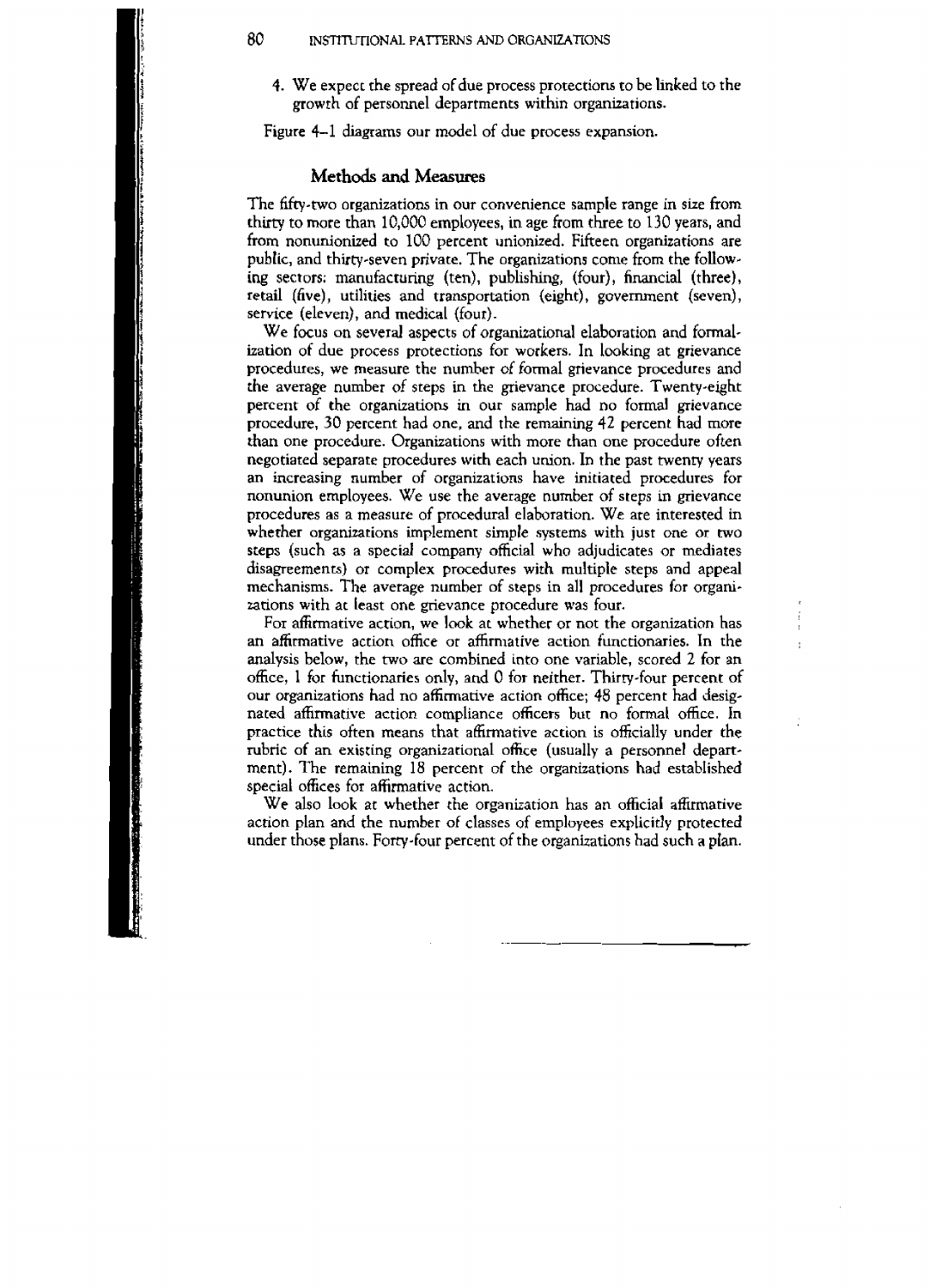

Figure 4-1. Due Process Rights Elaboration.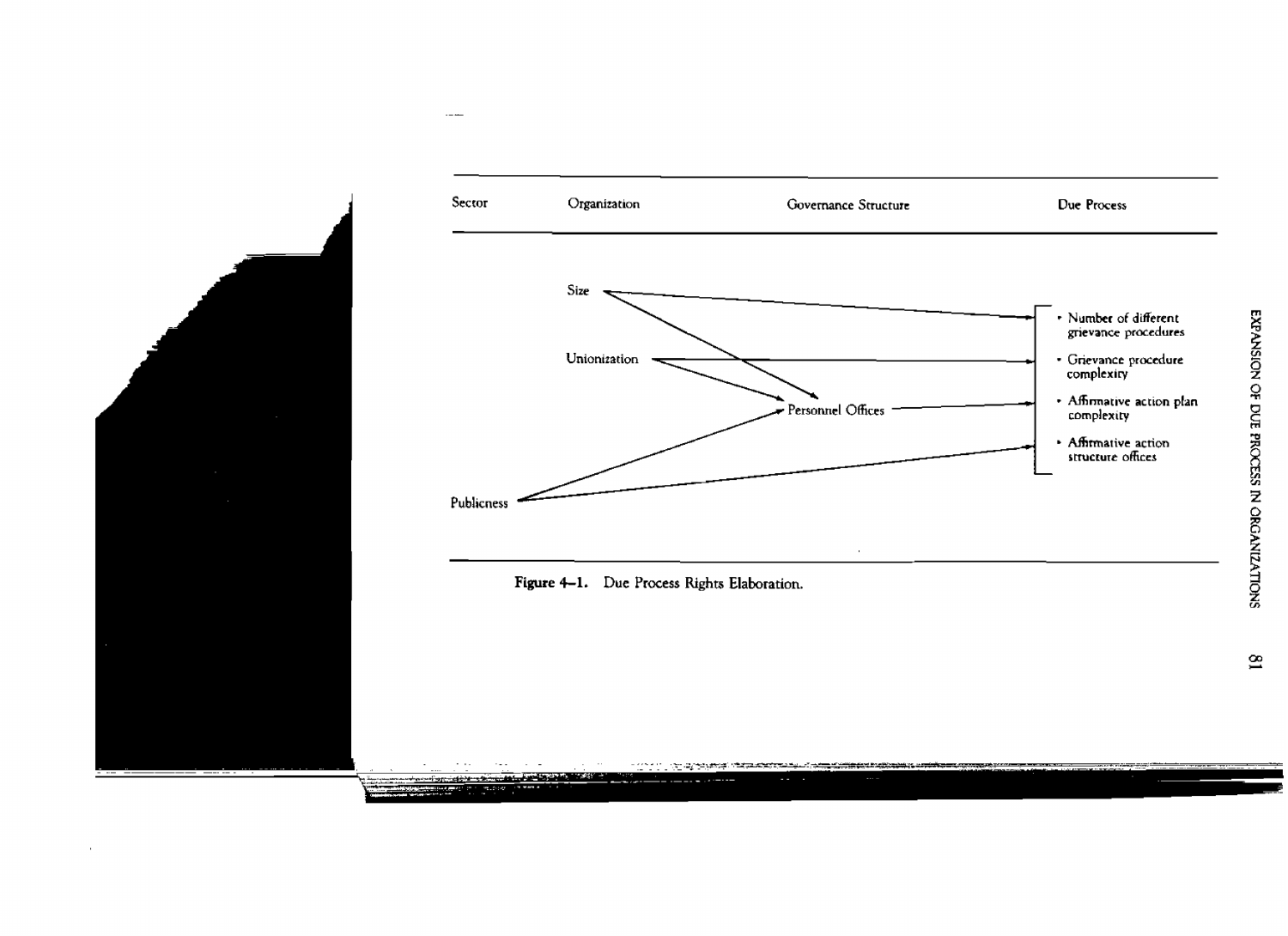The number of protected classes ranged from six **to thirteen with a mean of eleven.** Most organizations began with **IegalIy protected categories and**  added others as they acquired legal **status.** Some **organizations also added**  classes that were not legally protected.

We employ two modes of analysis. The first is a cross-sectional analysis involving correlation and regression analysis to determine the relationships among our independent and dependent variables at one point in time (1983). The second is an over-time analysis of the formation rates of due process **structures.** 

#### **Cross-Sectional Analysis**

Table 4-1 presents the correlations among our independent and dependent variables. CorreIarions among our **five** dependent variables **are all**  positive, bur **not** all are significant. **As** expected, **there** is a high correlation between the two affirmative action variables and between *the* two **gnevance** procedure variables. There is a significant correlation between the number of personnel departments and each of **the other dependent**  variables, **especially the presence of an affirmative** action **office.** 

Three independent variables are central to our **explanation of** due process formalization: size, unionization, and "publicness" (described below). We measure size as the natural logarithm of the total number of **employees** in 1983. Size is positively related to **all five** of our due process **indicators.** Unionization, measured by the percentage of employees unionized in 1983, is also related to all five **indicators** but **is** particularly highly correlated with the grievance procedure variables.

To determine **how** the public status of an organization operates, **we**  experimented **with several** measures, **two** of which **are** reported here. **The**  first is a simple dichotomy with private organizations coded 0 and public organizations coded 1. In the second, private organizations with no federal **contracts are** coded 0, local government and private organizations with less than 10 percent of their total income **from** federal contracts **are coded**  1, **and stare** and federal government organizations and **private organiza**tions **with** more than 10 percent of their income from federal contracts are coded 2. The correlations **between** the second measure and our dependent variables are substantially higher than **thvse** of the *hst* simpler measure.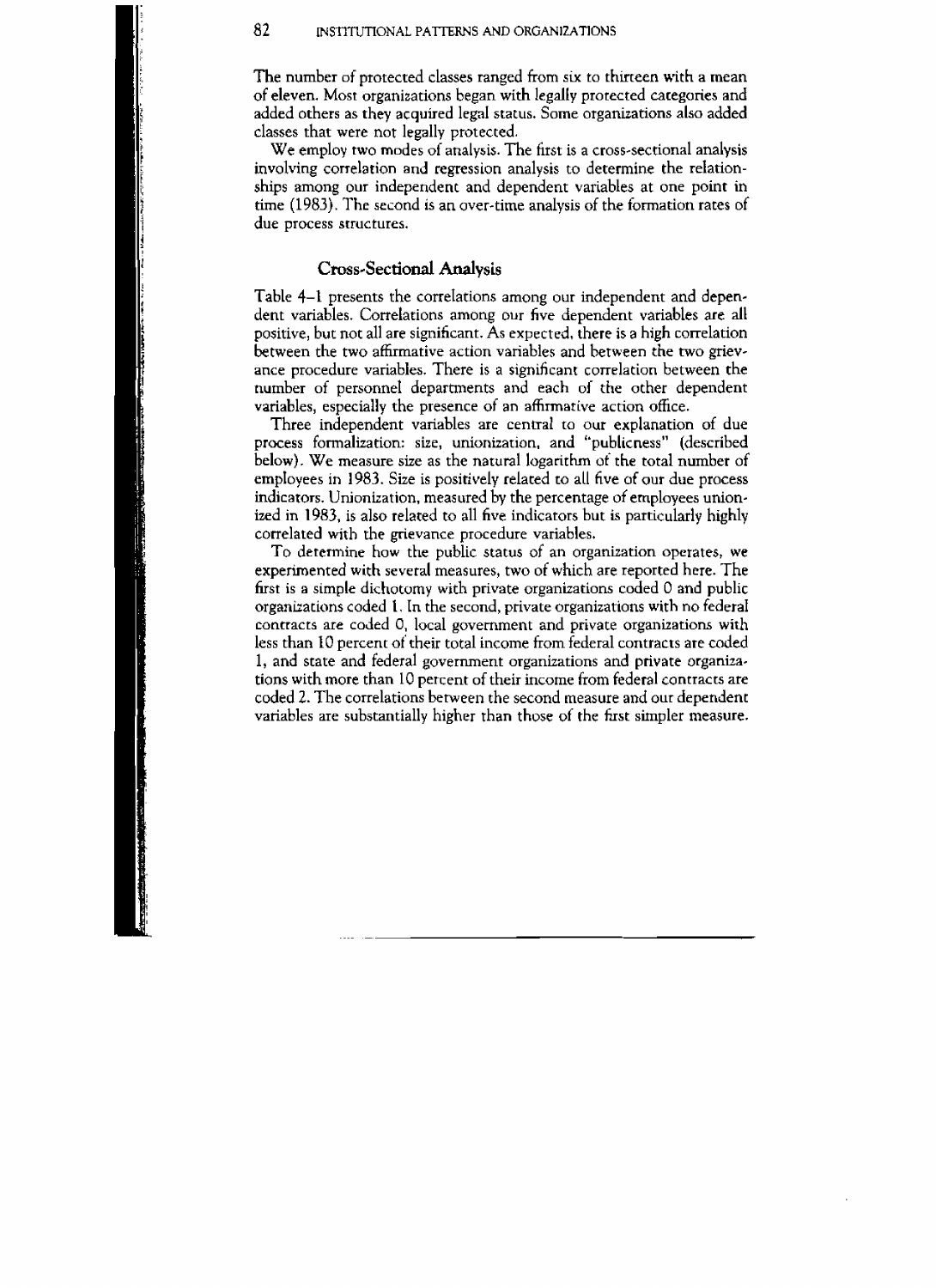|    | Pearson Correlation Coefficients             |                   |                   |                   |                   |                   |                   |                   |      |
|----|----------------------------------------------|-------------------|-------------------|-------------------|-------------------|-------------------|-------------------|-------------------|------|
| 1. | Log size (employees)                         |                   | 2                 | 3                 | 4                 | 5                 | 6                 | 7                 | 8    |
| 2. | Percentage of employees<br>unionized         | 0.03              |                   |                   |                   |                   |                   |                   |      |
| 3. | Publicness 1                                 | $-0.09$           | 0.44 <sup>e</sup> |                   |                   |                   |                   |                   |      |
| 4. | Publicness 2                                 | 0.30 <sup>c</sup> | 0.38 <sup>d</sup> | $0.50^{\circ}$    |                   |                   |                   |                   |      |
| 5. | Number of grievance<br>procedures            | 0.20 <sup>c</sup> | 0.53 <sup>e</sup> | 0.22 <sup>b</sup> | 0.37 <sup>d</sup> |                   |                   |                   |      |
| 6. | Average steps in GP                          | 0.32 <sup>d</sup> | 0.24c             | 0.08              | 0.34 <sup>d</sup> | 0.62 <sup>c</sup> |                   |                   |      |
| 7. | Number of personnel-<br>function departments | 0.61 <sup>e</sup> | 0.46 <sup>e</sup> | $0.28^{\circ}$    | 0.44 <sup>c</sup> | 0.32 <sup>b</sup> | 0.30 <sup>b</sup> |                   |      |
| 8. | AA officers or office<br>(0, 1, 2)           | 0.67 <sup>e</sup> | 0.30 <sup>c</sup> | 0.34 <sup>d</sup> | $0.62^{\circ}$    | 0.42 <sup>c</sup> | 0.41c             | 0.62 <sup>e</sup> |      |
| 9. | Number of groups<br>protected in AA          | 0.61 <sup>e</sup> | 0.25c             | 0.05              | 0.57 <sup>c</sup> | 0.28 <sup>b</sup> | 0.43 <sup>c</sup> | 0.46 <sup>e</sup> | 0.58 |

#### Table 4-1. Correlations Among Variables.<sup>a</sup>

a. N = 52 except N = 51 in cortelations with variable 7. b. p = .10 c. p = .05 d. p = .01 e. p = .001 Note: Publicness  $1: 0 =$  private;  $1 =$  public.

 $2 : 0$  = private; 1 = local government and < 10% contractors;<br>  $2 =$  state and federal government and > 10% income from federal contracts.

ස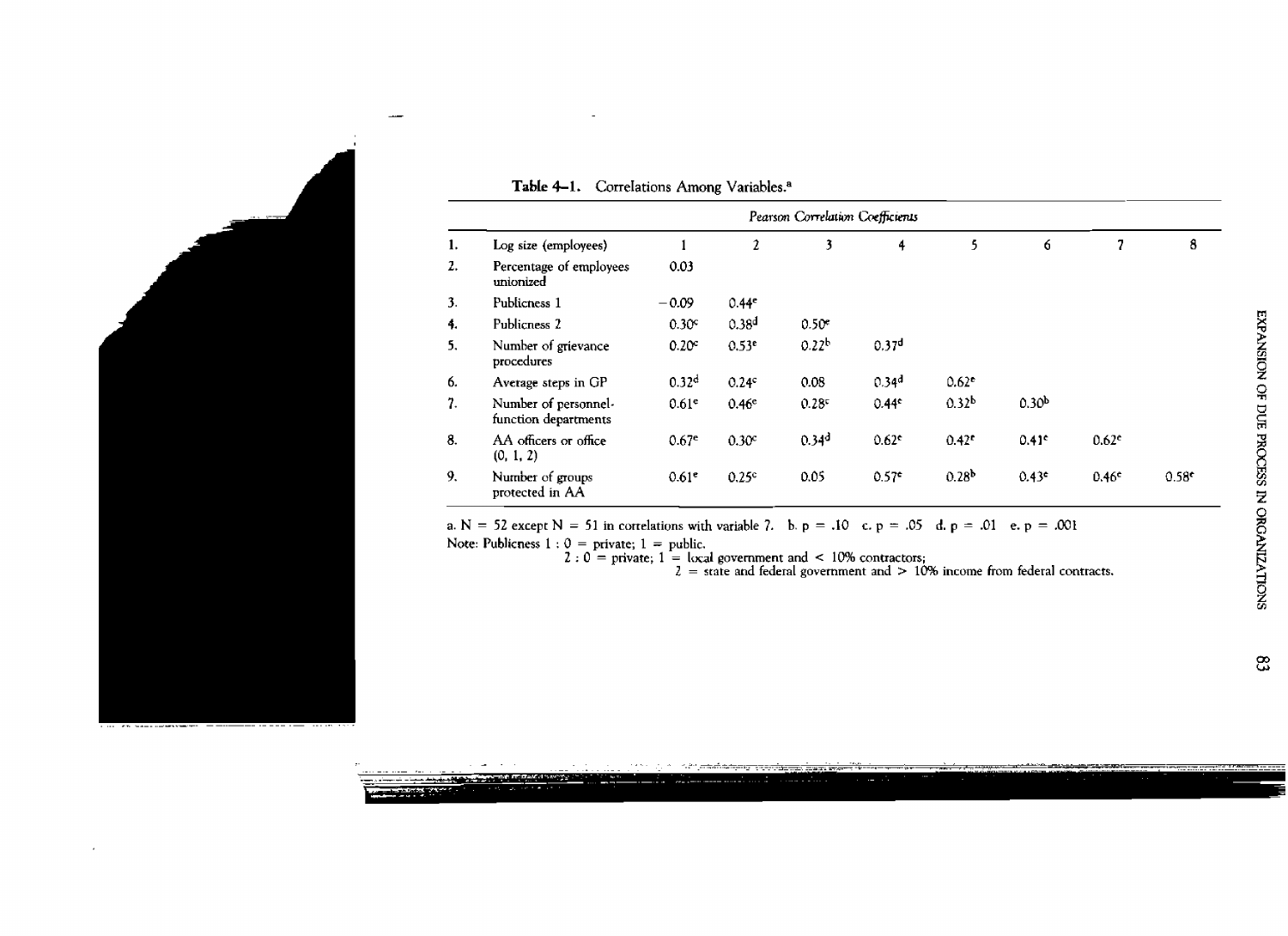Table 4-2 reports the results of multiple regression analyses of our five due process indicators with logged size, unionization, and the two mea**sures** of **status outlined above. Because we** have only **fifty-two cases, we** restrict our **regression** analysis **to linear** and **additive effects.** We **use the** natural logarithm of organtzational **size** rather than size itself: This reflects the obvious idea that the effect on organizational structure of a move from 100 **to** 1,009 employees **1s likely** to be much **greater** than a **shift**  from 10,100 to 11,000.

The effects of size, unionization, **and** *public* **starus an** our **six indicators differ systematically. Size affects all** of **the due** process **meastlres,** which supports the traditiona1 organization-level argument that size motivates structural complexity. Unionization, as we expected, has its primary eflects on personnel offices, grievance procedures, and **procedural** elaboration of the grievance process. Thus, arguments that identify unionization as a major cause of rights elahoration are also supported.

In contrast, the affirmative action variables are much more strongly **affccted** by **public status,** and **the** results are staristically stgnificant. With a Larger sample, our predictions might be more definitively supported. The results support the argumenr, then, **rhat** federal redefinitions of fairness m the **employment** relationship over the Fast two **decades have** located rights within private organizations – particularly in those private organizations with direct linkages to the public sphere.

Table **4-2,** shows that when the dependent variables are regressed on public **status along with size and** unionizat:on, the **mzasure** of public status that **takes** lnto account **linkages** to the federal **govemment** produces higher regression coefficients, as well as higher correlations coefficients, than **does** the simple pubIic/privace dichotomy. A third measure, not shown here, which separated federal and state offices, showed that federal agencies were more likely to formalize due process protections than **were state offices. Linkage** to the federal **government** is a significant factor in the elaboration of due process rights for both public and private **organizat~ons.** 

**Because public status measured** by federal linkages produces stronger effects than the simple **public~private** dchotomy, **it seems** that **public status works** at the **seitural** rather than the organizational level. **Proximiry LO** the **federal** government and public visibility **motivate** organizational adoption of federal models of employee nghts. The **level** of **public**  contracting among private firms is salient, as is whether an organization **is** regulated or whether it is a part of the **local, state, or federal** government. **We** might also speculate that one reason why size has **sucb a strong effect** on the **extension** of employee rights is that size itself increases **an**  organization's visibility and thus its receptivity to models of governance originating in the public sphere.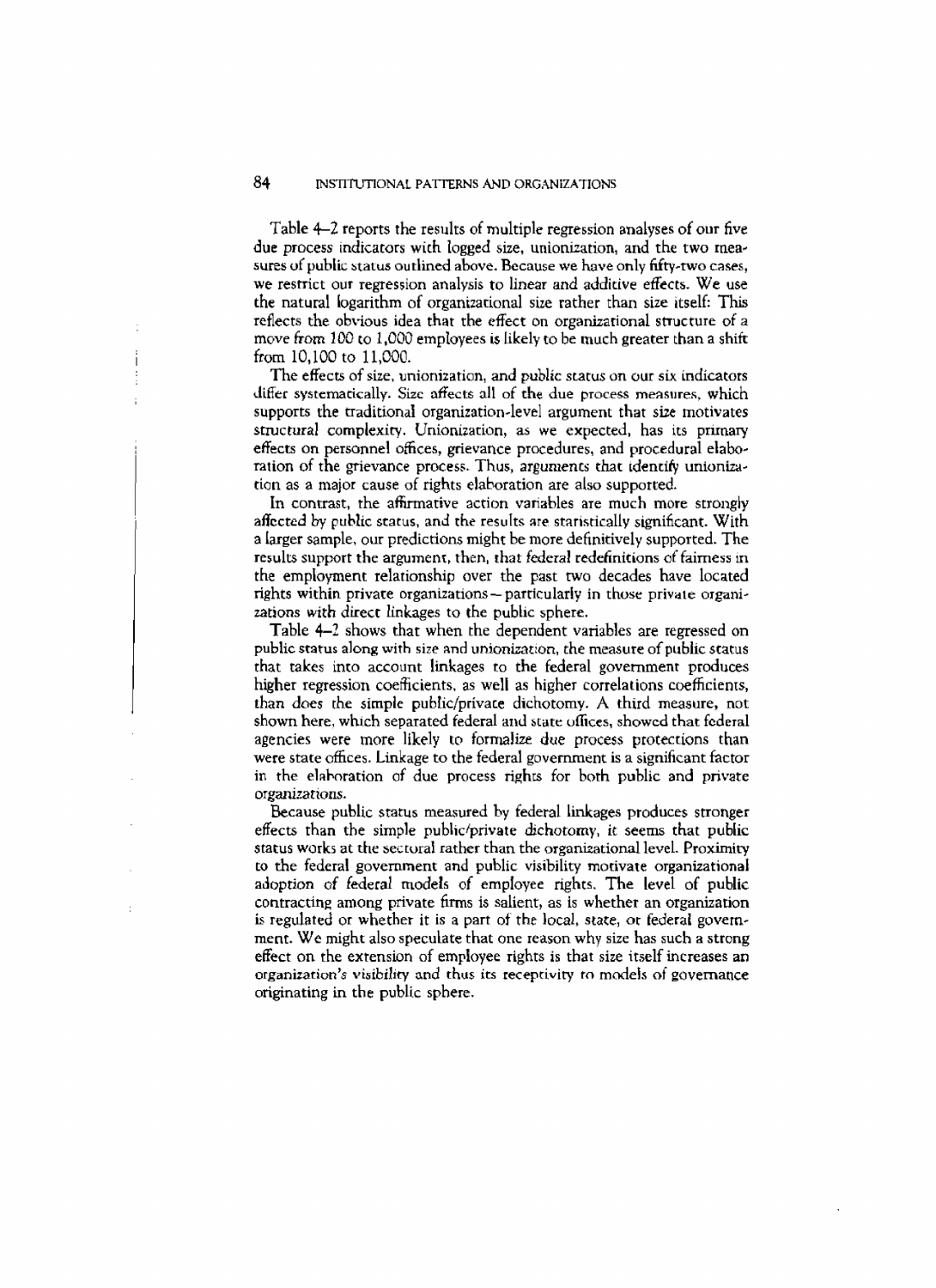|        | Dependent Variable                                                         | Independent Variables |          |                               |                             |                                  |                        |  |
|--------|----------------------------------------------------------------------------|-----------------------|----------|-------------------------------|-----------------------------|----------------------------------|------------------------|--|
| $E_4#$ |                                                                            | R2                    | Constant | Log Total<br>Employment       | % of Employees<br>Uniorazed | Public Organizational Indicators |                        |  |
| 1.     | Number of grievance procedures                                             | -31                   | .04      | .19<br>$(.29; .18)^{h}$       | .51<br>$(1.95; 5)^{e}$      | .00<br>(.00; .45)                |                        |  |
| 2.     |                                                                            | .32                   | .06      | .14<br>(.22; .19)             | .45<br>$(1.74; .49)^*$      |                                  | .15<br>(.30; .28)      |  |
| Э.     | Average number of steps in GP                                              | .15                   | .59      | $_{\rm 32}$<br>$(.65; .26)^d$ | .22<br>(1.06; .72)          | .00<br>$(-.04; .64)$             |                        |  |
| 4.     |                                                                            | .19                   | .62      | .27<br>$(.53; .27)^c$         | 13<br>(.66, .70)            |                                  | .21<br>(.55; .39)      |  |
| 5.     | Number of personnel function<br>departments                                | .58                   | $-1.11$  | .61<br>$(.61; .09)^4$         | .36<br>(.88; .26)           | .18<br>$(.39; .23)^c$            |                        |  |
| 6.     |                                                                            | .57                   | $-1.02$  | .56<br>$(.56; .10)^e$         | .39<br>$(.95; .26)^e$       |                                  | .12<br>(.15; .14)      |  |
| 7.     | Affirmative action office (2); com-<br>pliance officers only (1); else (0) | .62                   | - 86     | .69<br>$(.50; .06)*$          | .12<br>(23, 17)             | 33<br>$(.53; .15)^*$             |                        |  |
| 8.     |                                                                            | .65                   | $-.72$   |                               | .12<br>(.20; .16)           |                                  | .41<br>$(.39; .09)^c$  |  |
| -9.    | Number of protected groups listed in<br>AA plan                            | .44                   | $-5.19$  | .60<br>$(3.16, .57)^*$        | .24<br>$(3.09; 1.55)^{h}$   | . JO<br>(35, 1.38)               |                        |  |
| 10.    |                                                                            | .55                   | $-4.92$  | .49<br>$(2.57; .53)^{c}$      | .11<br>(1.40; 1.36)         |                                  | .39<br>$(2.70; .71)^*$ |  |

Table 4-2. Effects on Five Indicators of Personnel Structural Elaboration of Organizational Size, Unionization, and Four Different Measures of Public Status: Multiple Regression Analysis.<sup>a</sup>

a.  $N = 51$ . Cell entries are standardized regression coefficient (unstandardized coefficient: standard error).

b.  $p = .10$  c.  $p = .05$  d.  $p = .01$  e.  $p = .001$ 

Note: Publicness  $1:0 =$  private;  $1 =$  public.

 $2:0 =$  private;  $1 =$  local government and < 10% contractors;

 $2 =$  state and federal government and  $> 10\%$  income from federal contracts.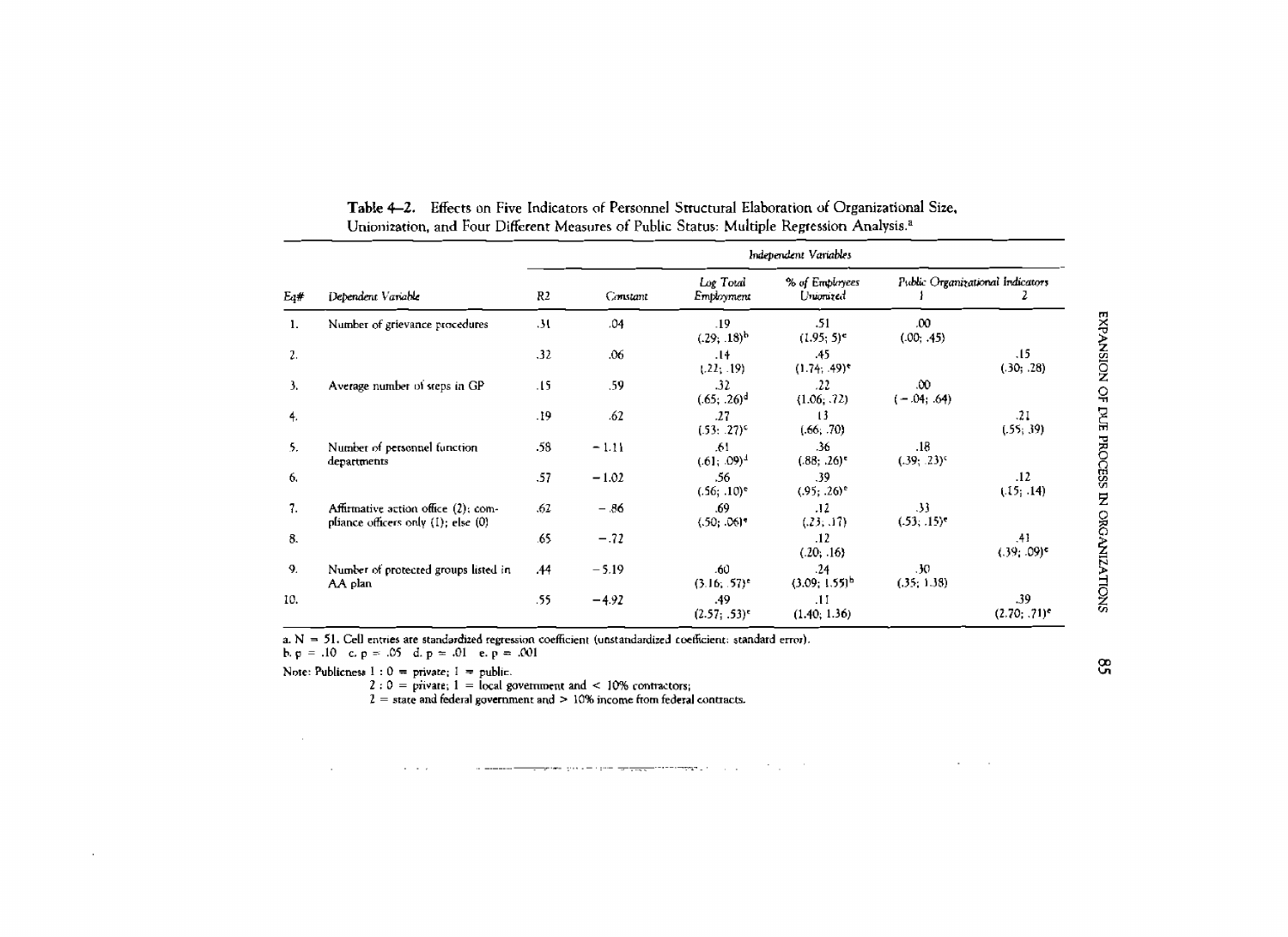#### 86 **INSTITUTIONAL PATTERNS AND ORGANIZATIONS**

**Some qualitative** observations **strengthen our understanding of why and how public status contributes** to **the adoption of due process protections. An** organization's **sense of bemg in the** pubIic **[helight is central. The director of personnel at the local plant of a large defense** contractor **told us that public image was** a **prime motivator in** *the* **adoption of new**  procedural protections. The vice-president of personnel at a large local **utility told us that as a public-trust organization, they had to be** a **step ahead of other organizations in** procedural protections **of employee rights. "People like us get sued evev** day. **We make good examples."** It **became clear as** our **interviews progressed that susceptibility to public scrutiny was a** dimension **that differentiated sectors in their** adoption **of** procedural **protections.** Local **government offices felt less subject to public review than** did **major utiliciea or government contractors. The superintendent of a** local school **district, for example,** said that **he liked** to **deal with employee** problems as **they came up** and **preferred** *to* **stay away from procedures except when required** by **unions or the state board** of **education. Many** of **our respondents** made it **clear that** for highly **public organizations, it is less the threat of potential economic loss associated with a lawsuit that causes them to develop** strong **affirmative action programs** than **the tarnishing effect** of **such suits on** *their* **public image. Organizations adopt** formal **protections to preclude** such **suits and allegarions.** 

#### **The Intermediary Effect of Personnel** Departments

**Table 4-1** shows **that the number of deparrrnents with personnel** func. tions **was strongly correlated** with **the other four dependent variables.**  Table 4-2 shows the significant effects of size and unionization and the **positive** effects **of public status on the number** of **personnel function departments.** Taken together, this evidence suggests that personnel formalization, **as a general dependent variable, is subject** to **the same influences as** the **more specific variables concerned with affirmative action and due process.** Indeed, **with all** our **dependent variables, we are** con**sidering the** elahration of **formalized and differentiated personnel structures, and the existence and number of departments is** probably **a** god indicator.

**But in our arguments above,** rhe **existence** of **personnel departments is**  more than a generalized dependent variable. We proposed that such **deparnnents play an intervening role in facilitating the expansion of more specific sorts** of personnel formalizations. *The* **qualitative data illustrate this** point. **We were repeatedly struck by the** role of **personnel professionals in transmitting models of due process** among **organizacions.** The **professionalization** of **personnel** management **in** the **last twenty years has**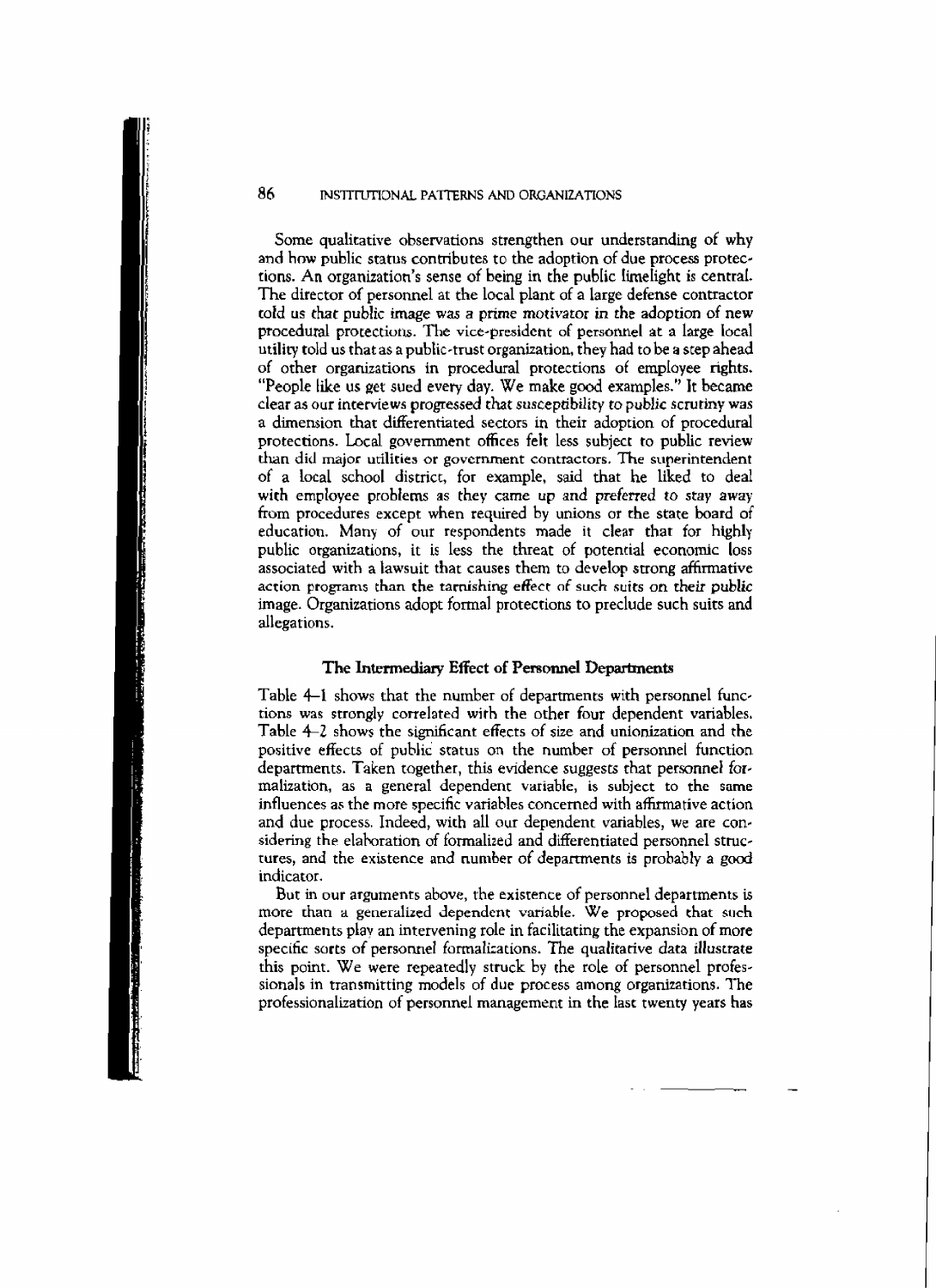**made** personnel administration increasingly **codified** and institutionalized (EiIbert 1959; Kochan and **Capelli** 1984). Several **persome1 directors that**  we talked to had been brought into their present positions from firms with state-of-the-art personnel relations in order to modernize the firms **to which** they moved. We also found that many small and medium-size hrms **had** hired **their** first **professional** personnel director **in** the last **five** or ten years because they felt that they were falling behind the times, were out of touch with current models of labor relations and personnel **manage**ment, or wanted to avoid discrimination suits and were unfamiliar with strategies for doing so. Even where the threat of litigation provides the dominant **motive for** extensions of due process, the professional subcuI**ture** of personnel specialists is **an** important determinant of the precise way that due process rights become institutionalized.

Consuitants and personnel professionals, then, **appear** to **be** an important **source** of diffusion for models of **legalization. They** are valued not only for their contemporary solutions to firm-specific personnel problems but also because organizations **turn** to them as disseminators ot'the latest personnel technology in order to keep up **with new** fashions **in** personnel administration.

The causal role of personnel departments in affecting the other depen**dent variables in our** analysis **was** examined by reanalyzing the regression equations in Table  $4-2$  incorporating the number of personnel departments as an independent variable along with the others (size, unioniztalon, and public status). This allows us to complete the testing of the hypotheses outlined in Figure 4-1 - the results could show, for instance, that **all** the other **causal** effects on **grievance** procedures and affirmative action programs **are mediated** by **the** existence of personnel departments or, on the other hand, that personnel departments **play** no causal role in affecting the other dependent variables.

The results of these reanalyses are so consistent that we do not **present**  them in tabular form. The personnel departments variable in no case had a significant effect on any **of** the other four variables. In **fact,** in half the analyses the (insignificant) coefficients were **negative.** The **resuIts lend** no credence to the intuitively appealing and qualitatively supported hyporh**esis that the** personnel profession and the existence of a **relevant** depart-, ment facilitate the formalization of more specific **aspects** of **personoel**  relations. It is unclear what to **make** of this negative result, and **we simply note a few** possibilities: (1) Perhaps we have too **few cases** to properly test the effect of this variable (which is correlated with the other independent variables); (2) perhaps—especially in the case of affirmative action pro**grams-personnei** departments are a kind of functional alternative, so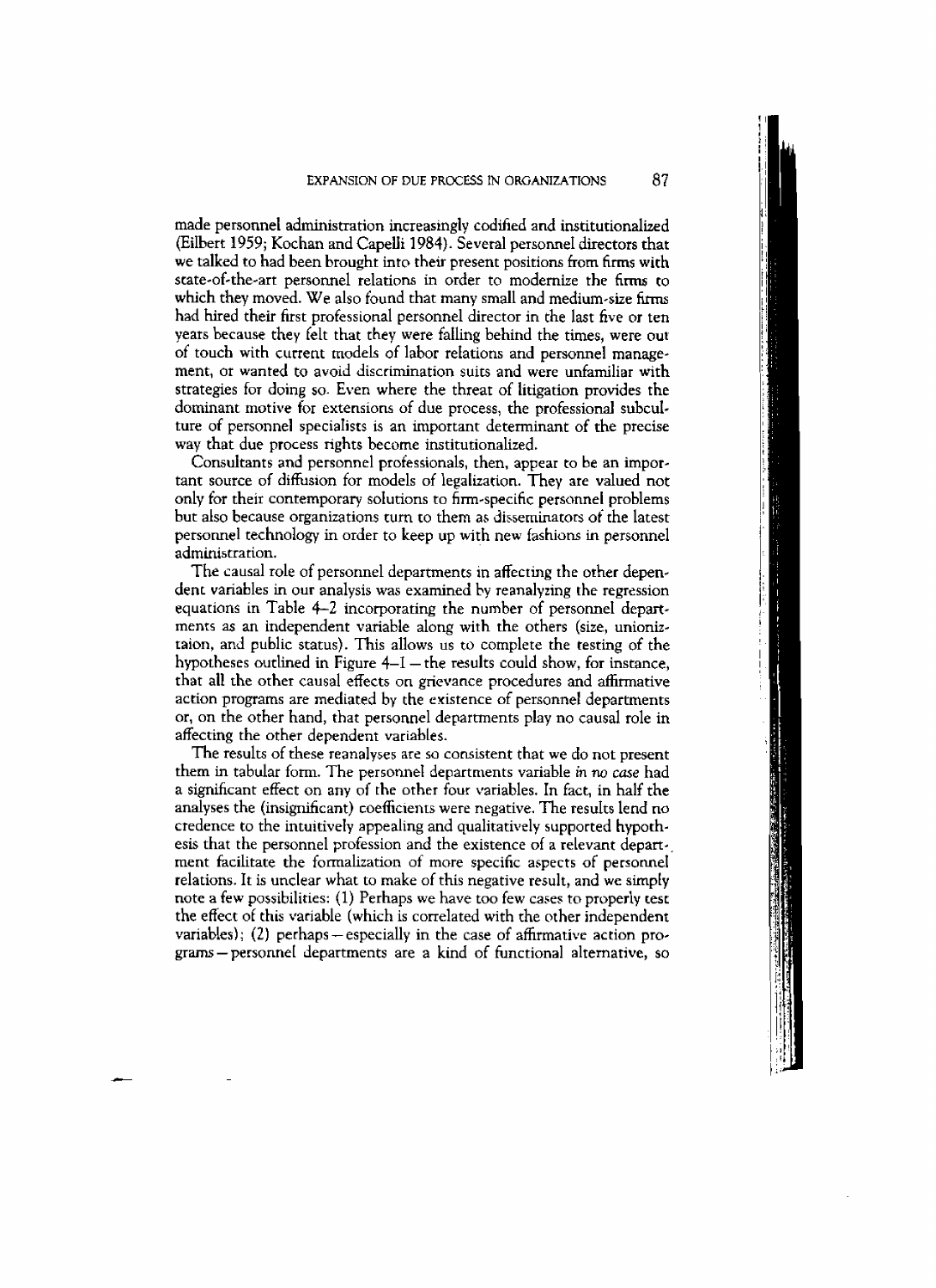that organizations that have an already elaborated personnel structure are a **little less likely to respond to** outside **pressures by adding a** new **special**  program.

#### **Other Factors**

**Beyond size, unionization, and public status, the** addition **of other variables, whether technical or institutional, prduced** only **small effects on the** elaboration of **formalized employee** nghts. **Perhaps this is because we**  are working with a very small (or *idiosyncratic*) sample. We review briefly **here** the **results of the examination of other variables.** 

#### **Internal Structural Factors**

Beyond **organizational** *size,* we **explored** other **measures of** organizational **complexity that might have been expected to affect the formal** eIaboration of employee rights. We considered age, professionalization, capital depen**dence, managemendemployee ratios, age of unions, whether** unions **were**  local **or** national, and **whether governance structures were determined locally or at headquarters. These factors** had **very small effects.** 

#### **Environmental Factors**

**We alsv pursued aspects of thc wider** environment **(over and ahve**  unionization and **linkage to the federal government)** that might **have been expected to affect the elaboration of formal rights. We considered characteristics** of the **context** or **sector surroundmg an** organization, such **as**  whether public trust private organizations such as banks and insurance **companies** dispraportionately **elaborate formal rights. In our** sample, they **did** not. We also **found that organizations m sectors that are generally unionized** wcre not **more likely to elaborate rights in anticipation of unions or to ward them off.** once the inritial **effect of an organization's own unionization was taken into account. We also assessed** the *percentage* **of professionals, the percentage of managers, and extent of capital concen**tration **in the** sector. None of **these** had **effects on** fomalizatioti beyond **those** of **their organization-level counterparts.** 

**Despite the failure of these quantitative analyses to show effects of sector and organizational governance variables,** *the* **qualitarive** dara con**vince us that these issues are worthy of more careful** study. **The professionalization** of **personnel management** and **mobility among personnel professionals, discussed above, may be an important source of sectoral** differences. In listening to managers, we found that this institutionaliza*tion* **is** not uniform *but* **thar different models develop in** different **sectors.**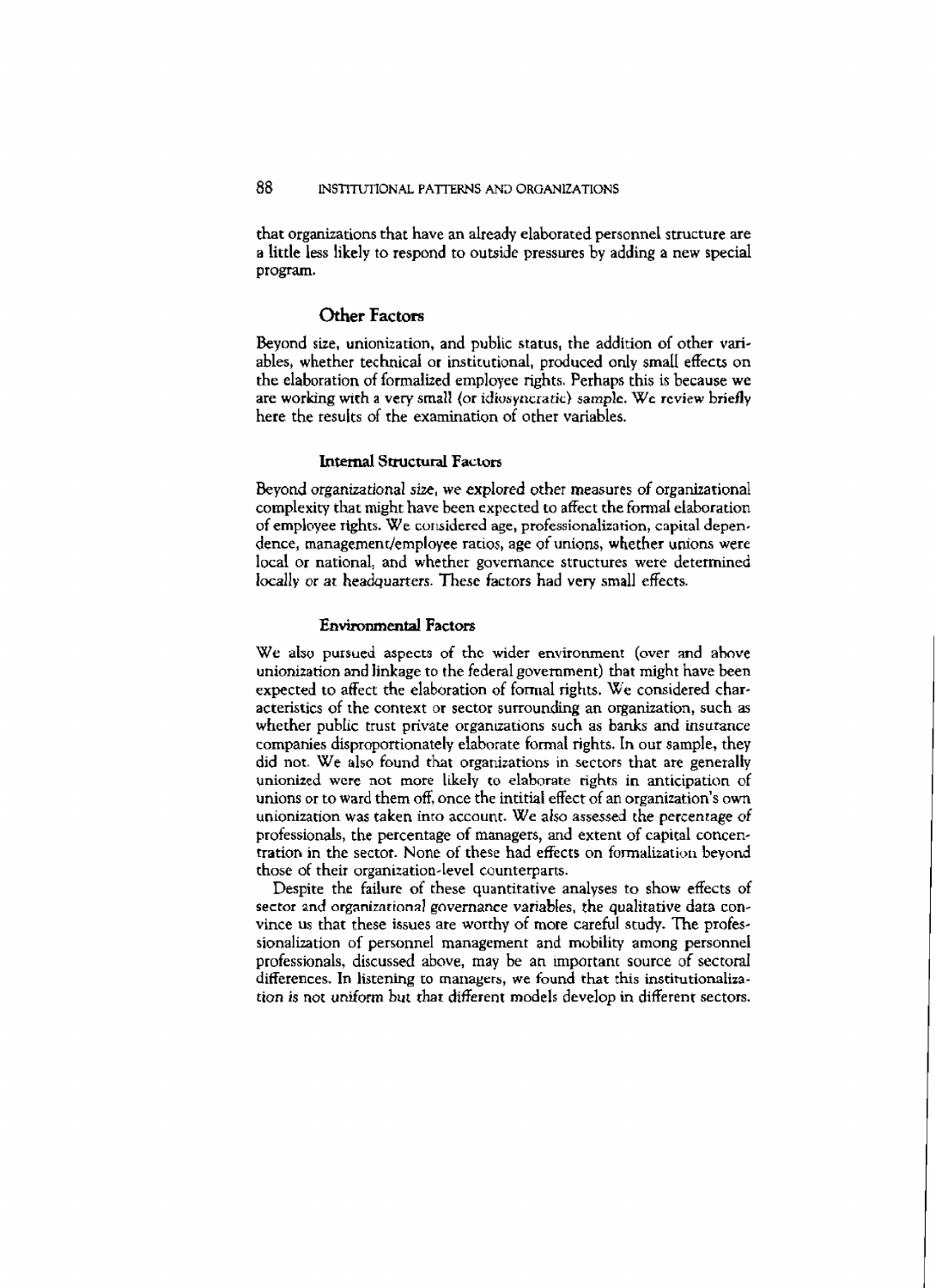**We especially** noticed **differences** between **the** styIes of personnel administration governing public organizations, utilities, **and** monopolies, in contrast to **private** organizations. It **seems** that sectoral models proliferate through the exchange oi personnel, use of consultants (such as **Hay**  Associates), interaction at professional conferences, and the popular management literature.

In **summary,** the cross-sectional analyses showed general effects of organizationa1 size, **unionization,** and public **status** on the **expansion** of formalized due process rights. **Organizational size,** and probably the complexity that goes with **it, affected** the formalization of personnel rights across the board. Unionization **had** a **greater** effect **on the** formalization **of**  nonmandated **rights,** as indicated **by** grievance procedures. Linkage to **the**  federal **government** especiaIly affected affirmative action programs. The **development** of personneI deparments did not exhibit an independent effect on the elaboration of due **process** mechanisms, **contrary to our**  expectations.

#### **Analyses Over Time**

The data **were** gathered in 1983, at one point in time. Bur **they** are event-history data - that is, data about when in the organization's history due process protections **were** instituted. With **some** caution these data can be **used** to **analyze** changes over time (see Wrlman 1985 for **more**  higldy **deveIoped** models). **Somc** qualifications are in order. **As** mentioned earlier, because the sample covers only organizations **alive** in 1983, any selection process by which the variables of interest are related **to** rates of organizational death would distort the findings. Second, the data are retrospective. The respondents **were working** from **memory or with the assistance** of **only** those historical records readily available to them. This did not appear to cause any significant bias because we were **asking about**  reIatively **simple issues,** such **as the date** of founding of a personnel **ofice**  or inrroduction ot 3 grievance procedure. Recall on such matters **may** be reasonably accurate over long periods of time. Many of the respondents, moreover, checked with their records or **with** ocher **employees when they** ! **were** unsure and reported accurate dares after **the** interview. Finally, **it** is **not** certain **that we caprured all the due process protections created because some** may **have been** discontinued. **But in the** period **studied most**  intensively, not a single office or formal right was discontinued. We have little information suggesting **that** they **ever** had **appreciable** death **rates.**  The pressures of the **Iast fifty** years, both from unionization and from the political expansion of the federal government, have worked in the other direction.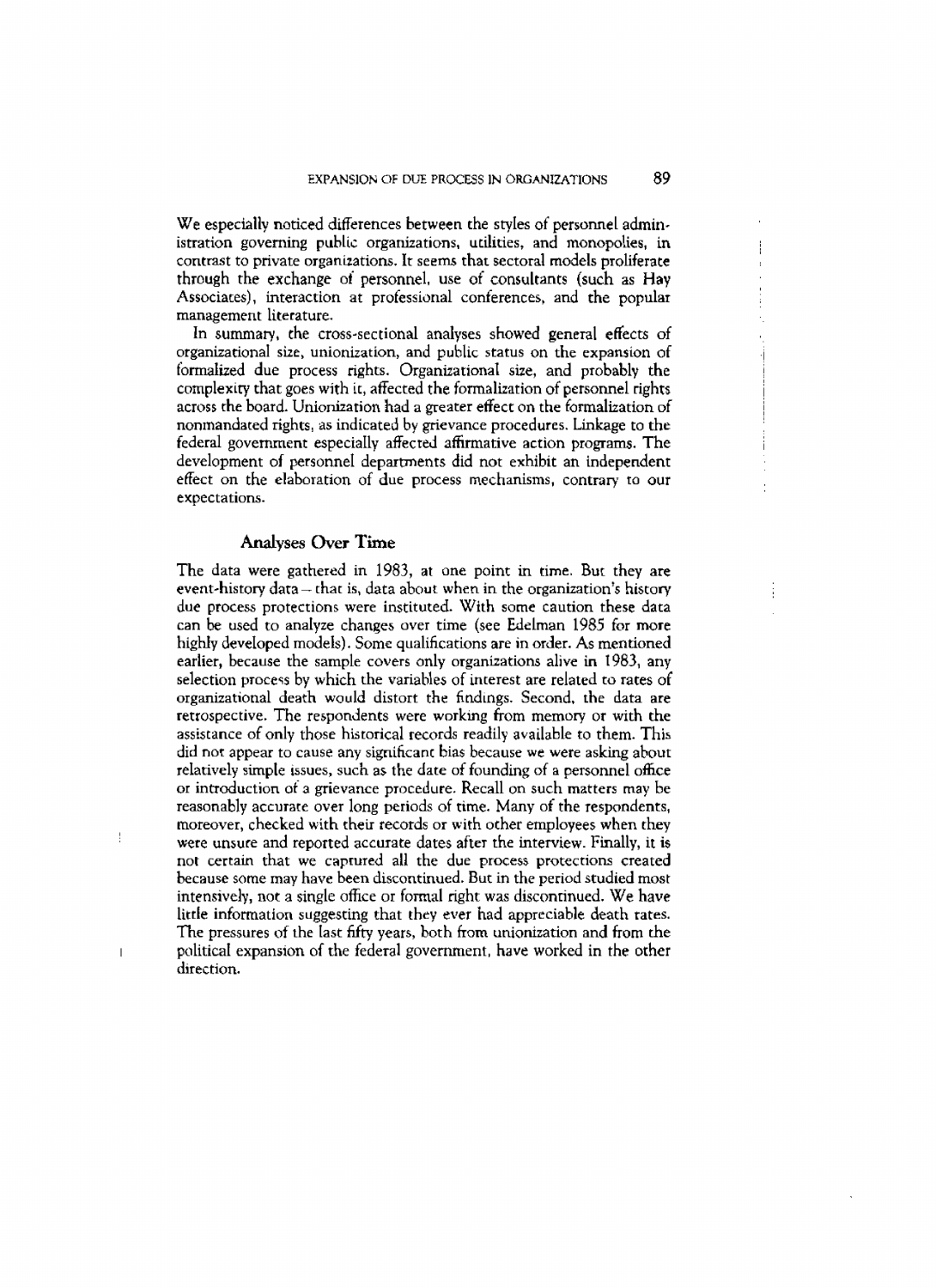With **these** qualifications, **we** can **proceed** to *consider* **a number** of **historical** indicators of **the institutionalization of employee rights. We have the date of clccurrence for** each of *the* **fallowmg events:** 

**Existence** of **a** personnel department, **Existence** of a grievance procedure, Recognition of union(s), **Presence of an affirmative action program. Presence of affirmative** action compliance **officers, Existence of an affirmative action office.** 

The analysis is restricted to tracking a single coefficient for each of the **six** indicators, over time. This is the *formation rate* – the probability that **m organization lacking** the institution **will** form the institution **at each point in time (one-year periods are used). Organizations enter the risk set** - che **group** of organizations considered in [he iormation **rate ac each point** in **time** - **when** thcy **arc** born. **Once the institutinn is** formed **in <sup>a</sup>** given organization, that organization is no **longer part** of **the risk** set. Thus **the** base figures **for the analysis change** continually; **rhey are** *reported* in Appendix 4A-1. We do not include organizations that are born with the **structure** in the **analyses.** When organizations are born *with the* **stmcture, the causal forces are ambiguous. Rather than responding to causal** factors **in the current** time **period,** the organization **may simply he catching up co custom. Thus, for each year** only those organizations **are included that cxistcd in the previous period** and *were* **without the structure in question.** 

**Figure 4-2 shows the** formation **rates for the first three indicators: personnel departmenrs, grievance procedures, and unionization. Because we have** only fififty.two **organizations** and thc **structures** in **question have**  been fvming *over* a long perid of **time** - **sixq** or **sevrncy** years, **the data are lumped by five-year periods to smooth out the curves. The rates themselves, however, are then annualized by dividing by five. Figure 4-2 shows that unionization, grievance procedures,** and personnel **depart***ments* began to *be* firmed fifty **to sixty years** ago. Their **rates of formation increased very slowly** and **steadily to** the **present perid. ?'he formation**  rates of the three appear closely related and are probably contingent on **ur~e** anothcr. **Unionization may** often **lead** to the two other **structures**  (Edelman **2985). In** the more recent period, unionization and **the** forma**tion** of **grievance procedures** have continued their **slow steady** ascenr. Organizations **without them Here** more **likely** to **acquire** them **during the current perid** than in **any** earlier **period, but the increase is not dramatic. Because** the farmation rate shown in Figure 4-2 **considers** only **the**  formation of an organization's first grievance procedure, however, the indicator is **somewhat conservative. Many** organizations **that have** had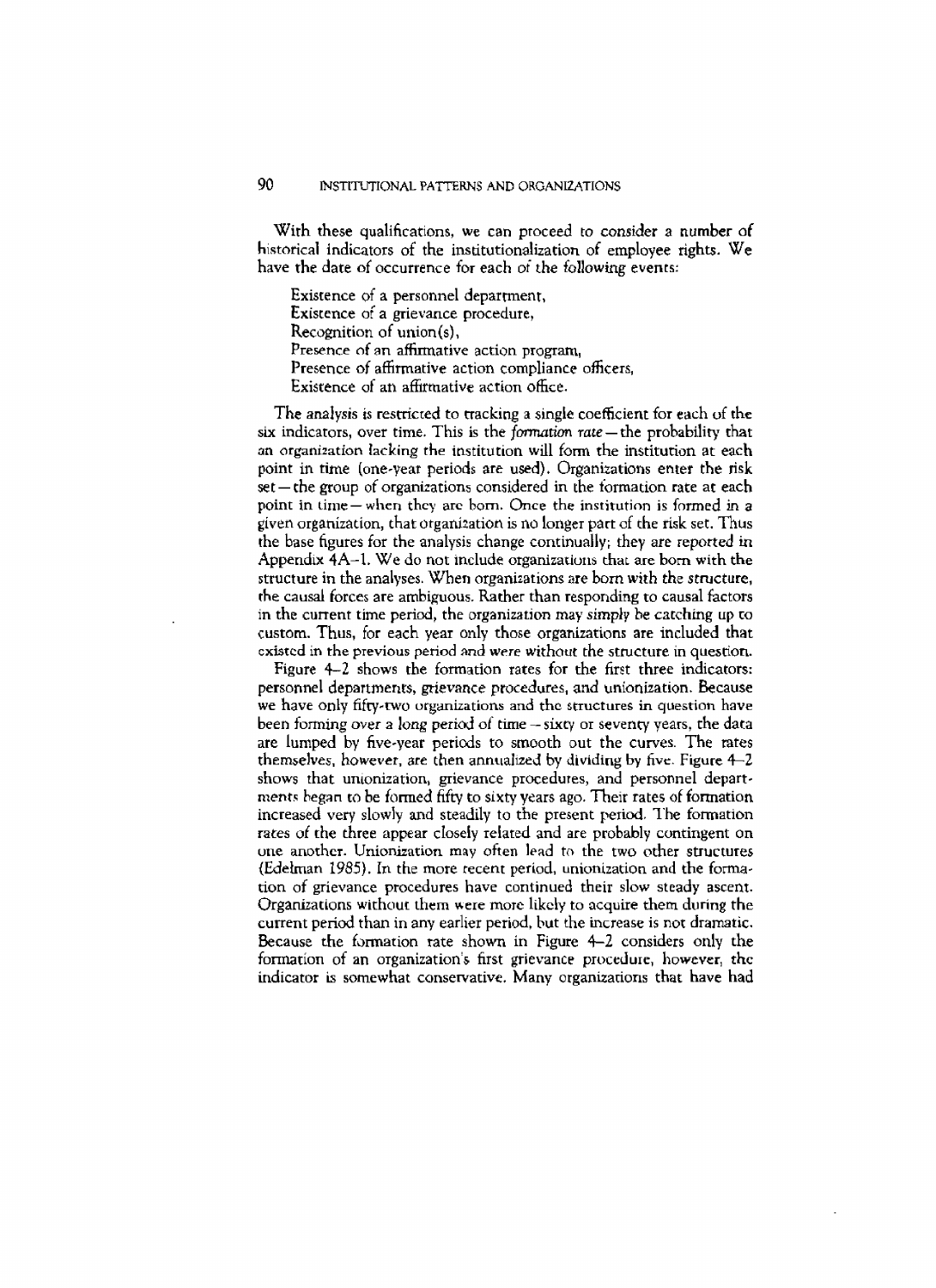



<sup>a</sup> Cases: Statistics are calculated on the basis of non-new organizations that do not have the procedure. The denominator varies from 17 to 47. Actual cases over time are reported in Appendix 4A-1.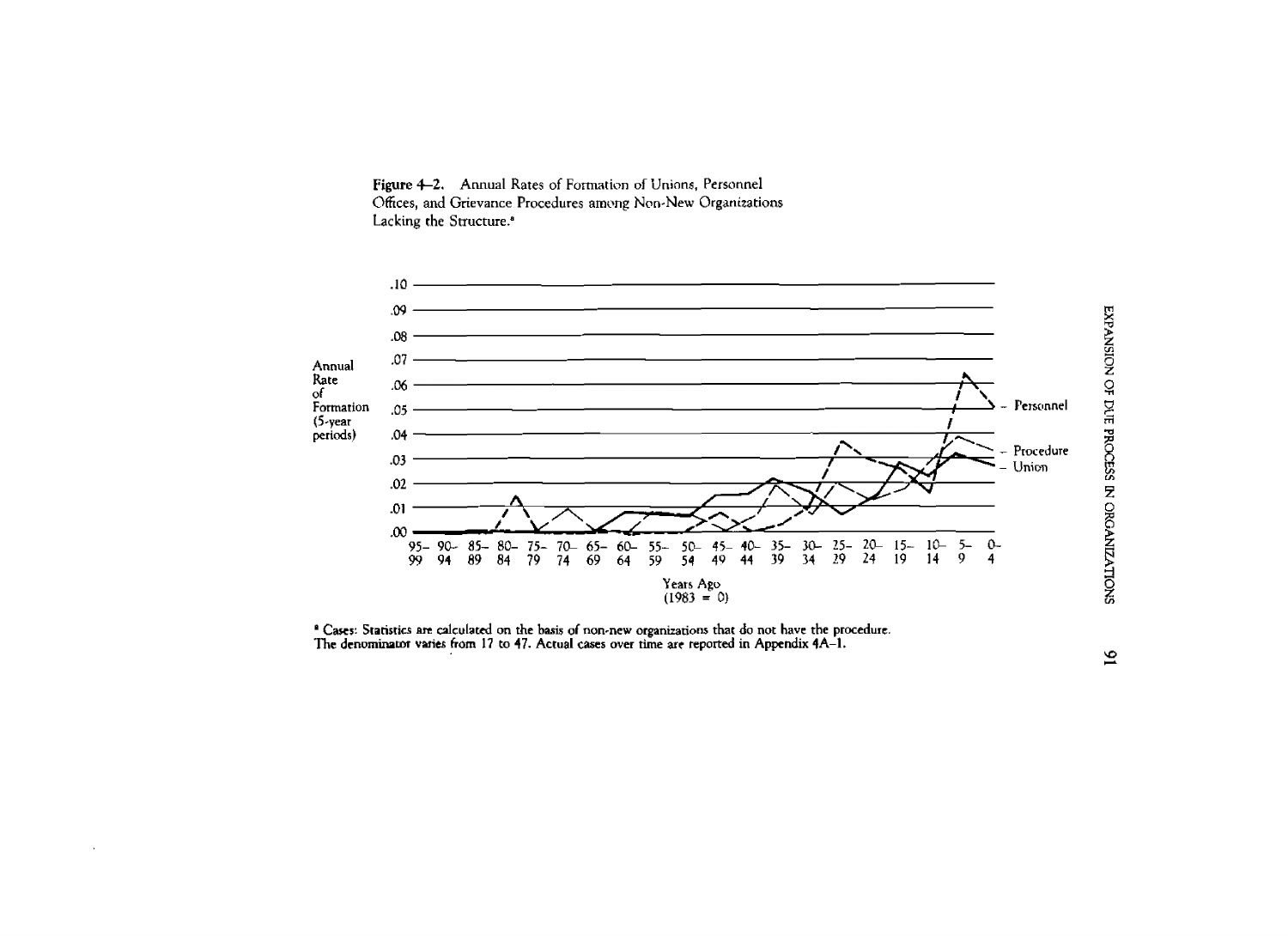union grievance **procedures** for **years have recently** instituted additional grievance **procedures** for their nonunion **employees.** 

*The* fomrion *rate* **of** formalized **personnel departments has risen** more dramatically. In the last ten years, **organizations** without **persnnnel** de**partments** formed hem **at** the veq high **rate** of *5* or *6* **percent** a year, **possibly** in **response** to the increasing number of both institutionalized and **legally manda~ed** rules concerning the employment relationship. Figure 4-3 supports this interpretation.

Figure 4-3 **shows** a parallel **analvsis** of the remaining three variables, **all**  concerned with affirmative action. **The** forma **tiurt** uf **these structures**  wc.t~red only *during* **rhe** last twenty **years. In** this **analysis, we** deal with the problem of organizational birth by **simply excluding the five** organizations **horn** within the last twentythree years. To smooth ouc **the** cuwes, **we** calculate **five-year** milving **averages** of *the* formation **ratios,** rather &an *rates for the single years. The results are striking. Almost all the forma*tions of affirmative action institutions occurred between five and eighteen **ycars ago.** There **were** no **affirmative** action **offices before** the **I965**  affirmative **action mandates. Between** 1965 and 1978 **there was** a **rapid diffusion of affirmative action** 06res **linked** to federal **pressure.** But **surprisingly, since** 197 6 organizations without **these special** offices have nor **created** them, Although the repnrting **requirements** have not lessened, the decrease in **federal pressure has** been accompanied **by** a **decrease in diffusion** of **these** structures.

Several large companies that had autonomous **affirmative** action offices, moreover, have recently incorporated them into their personnel depart**ments as subunits. Although we** have nu *evidence that* **this** "folding in" of **disrinct affirmative acriori** structures is **widespread, we** have found that **the period** in which **the rate of afFirmarive** action formation drops off coincides **with the** period in **which the tatc** of **personnel department**  formation **sharply increases (see Figure 4-2).** *It* **appears that wirh rhe**  disappearance of special federal pressures in the affirmative action area, these reforms are now incorporated by **firms within the regular** structure of personnel management, rather than with **special organizational symbols of** contormity. **The change in** location of **afinnarive** action within organizations, then, probably signals the end of **strung** pressures in the affirmative action **area.** But it may also indicate the **routinizacion and**  institutionalization **af** the **previous wave.** 

#### summary

**We have examined** the historical formation **of** institutions **to protect due process** *rights* **in 3 sample** of **fifty-twc,** organizations. The sample **was** not chosen **randomly but** rather to **maximize** variarion **on** the **dimensions** of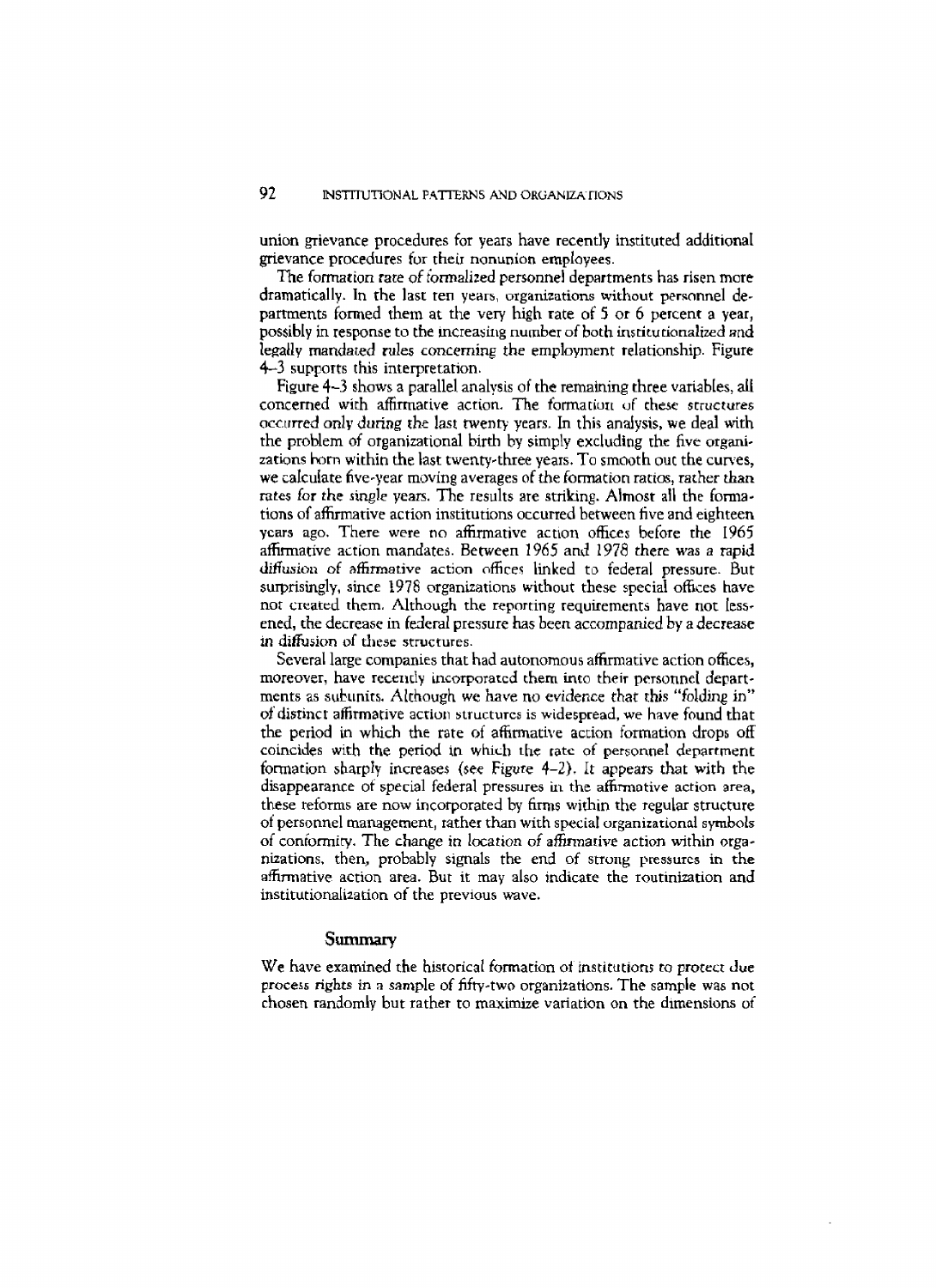

<sup>a</sup> Cases: Statistics are calculated on the basis of non-new organizations that do not have the procedure. The denominator varies from 17 to 47. Actual cases over time are repurted in Appendix 4A-2.

**Figure 4-3.** Annual Rates of Formation of AA Structures among Non-New Organizations Lacking the Structure.<sup>3</sup>

interest, such as size, age, unionization, type of work (manufacturing, retail, service, and so forth), and proximity to the public sphere. Further research should sample organizations randomly and should sample all organizations alive during the time when the causal processes of interest began. If the considerable attrition rates that eliminate organizations select them in terms of the variables and processes of interest, then the findings will be distorted. On the other hand, the presence or absence of a grievance procedure, affirmative action program, or personnel office may be little related to the likelihood of organizational survival when other factors are held constant.

The procedural institutions of grievance procedures and personnel departments have arisen over long periods of time. We have evidence that the emergence of formal personnel protections in organizations reflects several causal processes. Consistent with other research, organizational size seems to increase formalization. Unionization increases the extent to which grievance procedures are formalized. And public visibility and linkages to the federal government have increased formalization of due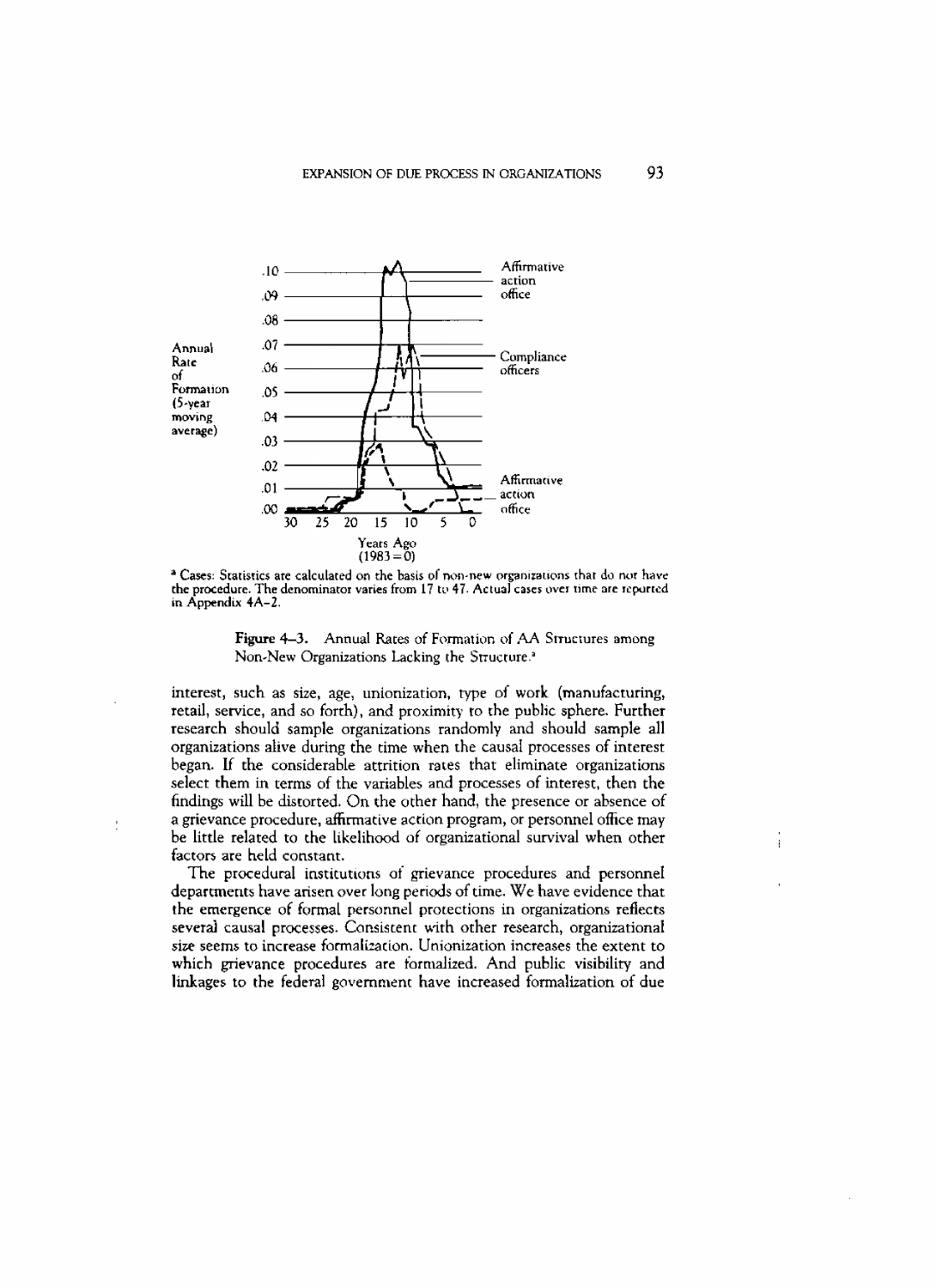**process protections** in a **period** during **which the state became active in**  this **arena. Affirmative action structures have** been formed at high **rates**  during the recent **period** of **federal** action in **this** area. **Personnel departments ate** much **more** commonly formed now than at any **time in the** past, and these structures may provide organizations **with** economical **solutions**  to a **variety** of internal **and environmental pressures for** *the* elaboration of **employee** rights and due process protections. The data **presented** here do not support **rhe** further **idea** that their professionalized and mobile per**sonnel** act **as primary** sources **ol** generation and dfision of the other **aspects** of personnel formalization **considered** here.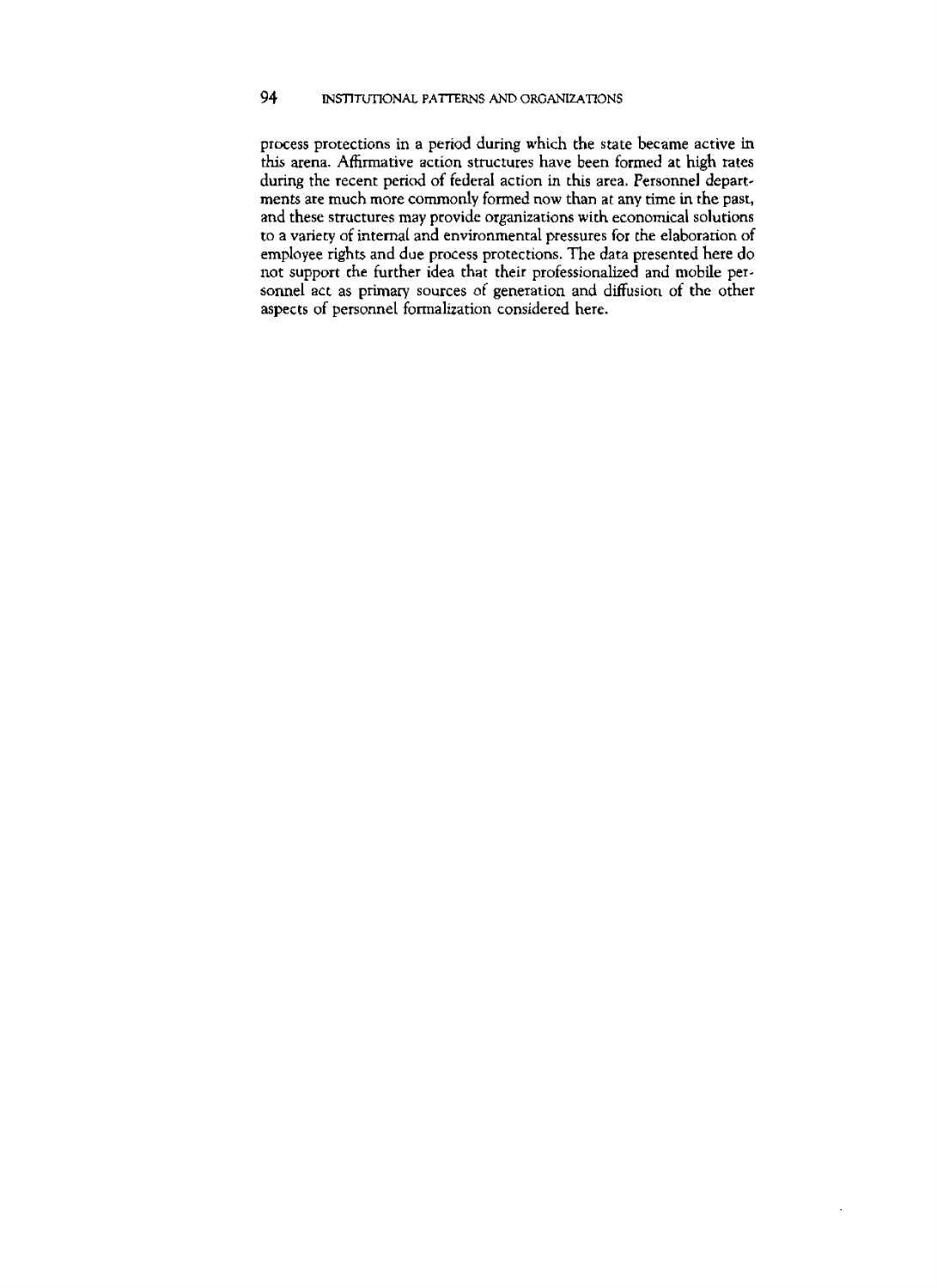|                                                   |                | Appendix 4A-1. Cases in Figure 4-2 |                         |  |  |  |
|---------------------------------------------------|----------------|------------------------------------|-------------------------|--|--|--|
| Period<br>$(\gamma e a \text{rs } a \text{go})^a$ | Union          | Grievance<br>Procedure             | Personnel<br>Department |  |  |  |
| $0 - 4$                                           | 18             | 16                                 | t2                      |  |  |  |
| $5 - 9$                                           | 21             | 19                                 | 16                      |  |  |  |
| $10 - 14$                                         | 25             | 28                                 | 23                      |  |  |  |
| $15 - 19$                                         | 26             | 29                                 | 23                      |  |  |  |
| $20 - 24$                                         | 29             | 31                                 | 25                      |  |  |  |
| $25 - 29$                                         | 30             | 32                                 | 28                      |  |  |  |
| $30 - 34$                                         | 26             | 30                                 | 28                      |  |  |  |
| 35-39                                             | 25             | 29                                 | 28                      |  |  |  |
| 40-44                                             | 28             | 31                                 | 29                      |  |  |  |
| 45-49                                             | 29             | 31                                 | 28                      |  |  |  |
| 50-54                                             | 27             | 28                                 | 26                      |  |  |  |
| 55-59                                             | 27             | 28                                 | 25                      |  |  |  |
| 60-64                                             | 23             | 23                                 | 19                      |  |  |  |
| 65-69                                             | 22             | N.A.                               | 18                      |  |  |  |
| $70 - 74$                                         | 21             |                                    | 17                      |  |  |  |
| 75-79                                             | 23             |                                    | 17                      |  |  |  |
| 80-84                                             | 19             |                                    | 16                      |  |  |  |
| $85 - 89$                                         | 14             |                                    | 13                      |  |  |  |
| 90-94                                             | 12             |                                    | 11                      |  |  |  |
| 95-99                                             | 8              |                                    | 7                       |  |  |  |
| $100 +$                                           | $\overline{7}$ |                                    | 6                       |  |  |  |

' **0** = **1983. These are** the **numbers used as denominators** to **calculate rates** of **change. Organizations** hrn **with the structure were excluded.**  New organizations without the procedure were added.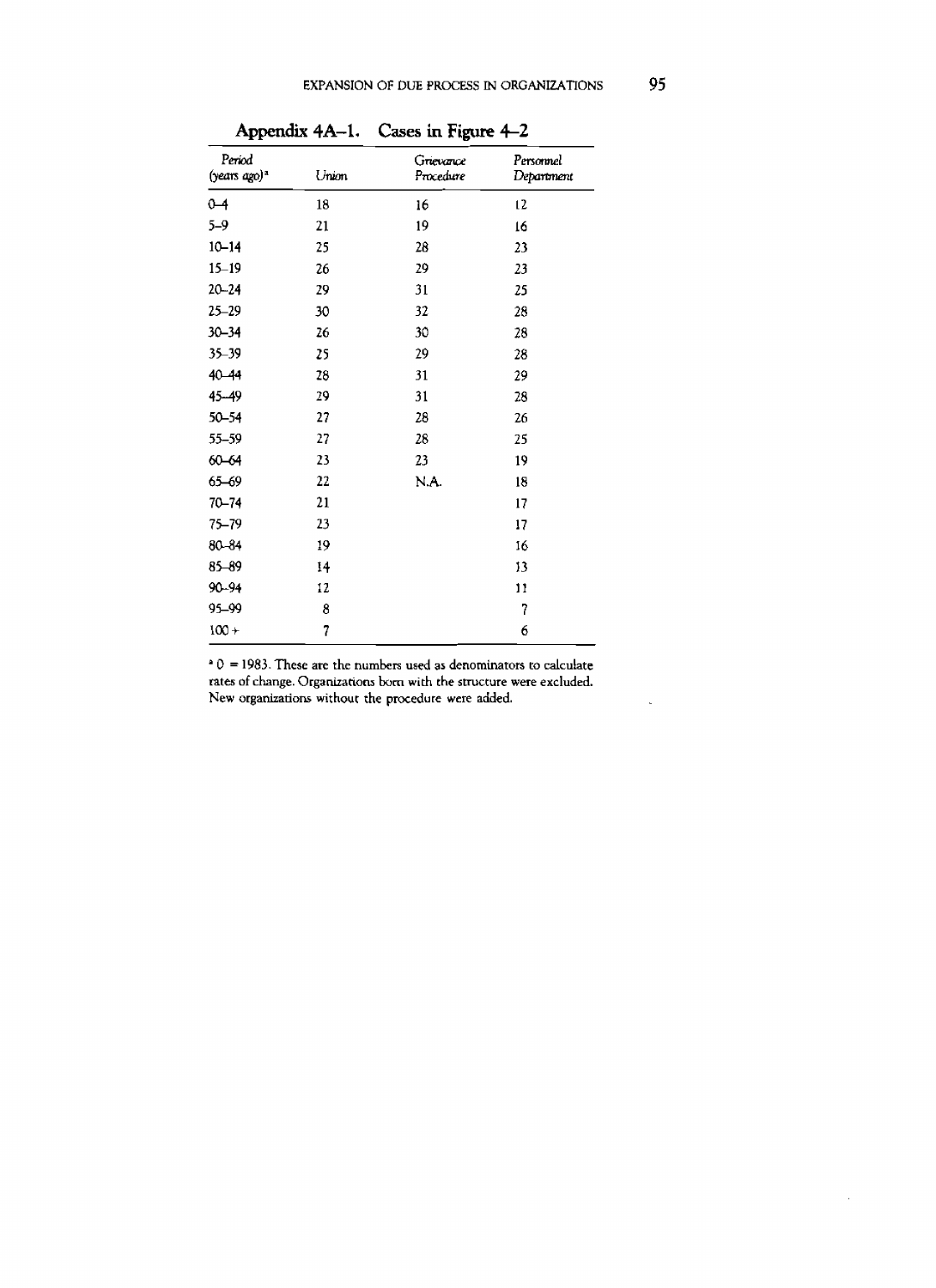| Years Ago       | AAP Cases      | AAO Cases | Compliance Officer<br>Cases |
|-----------------|----------------|-----------|-----------------------------|
| $\mathbf 1$     | 17             | 39        | 23                          |
| $\overline{c}$  | 17             | 39        | 23                          |
| 3               | 17             | 39        | 23                          |
| 4               | $\mathfrak{r}$ | 40        | 23                          |
| 5               | 18             | 40        | $\boldsymbol{v}$            |
| 6               | 18             | 40        | 24                          |
| 7               | 19             | 40        | 27                          |
| 8               | 20             | 40        | 28                          |
| 9               | 20             | 40        | 30                          |
| 10              | 2.1            | 40        | 33                          |
| $\overline{11}$ | 22             | 40        | 34                          |
| 12              | 27             | 40        | 37                          |
| 13              | 34             | 41        | 40                          |
| 14              | 35             | 42        | 40                          |
| 15              | 37             | 42        | 41                          |
| 16              | 38             | 43        | 42                          |
| 17              | 46             | 45        | 46                          |
| 18              | 46             | 46        | 46                          |
| 19              | 46             | 47        | 46                          |
| 20              | 47             | 47        | 46                          |
| 21              | 47             | 47        | 46                          |
| 22              | 47             | 47        | 47                          |
| 23              | 47             | 47        | 47                          |

Appendix 4A-2. Cases in Figure 4-3.

\* Forty-seven organizations were twenty-three years old or older. These numbers were the denominators used, they represent the number of organizations without the practice.  $C = 1983$ .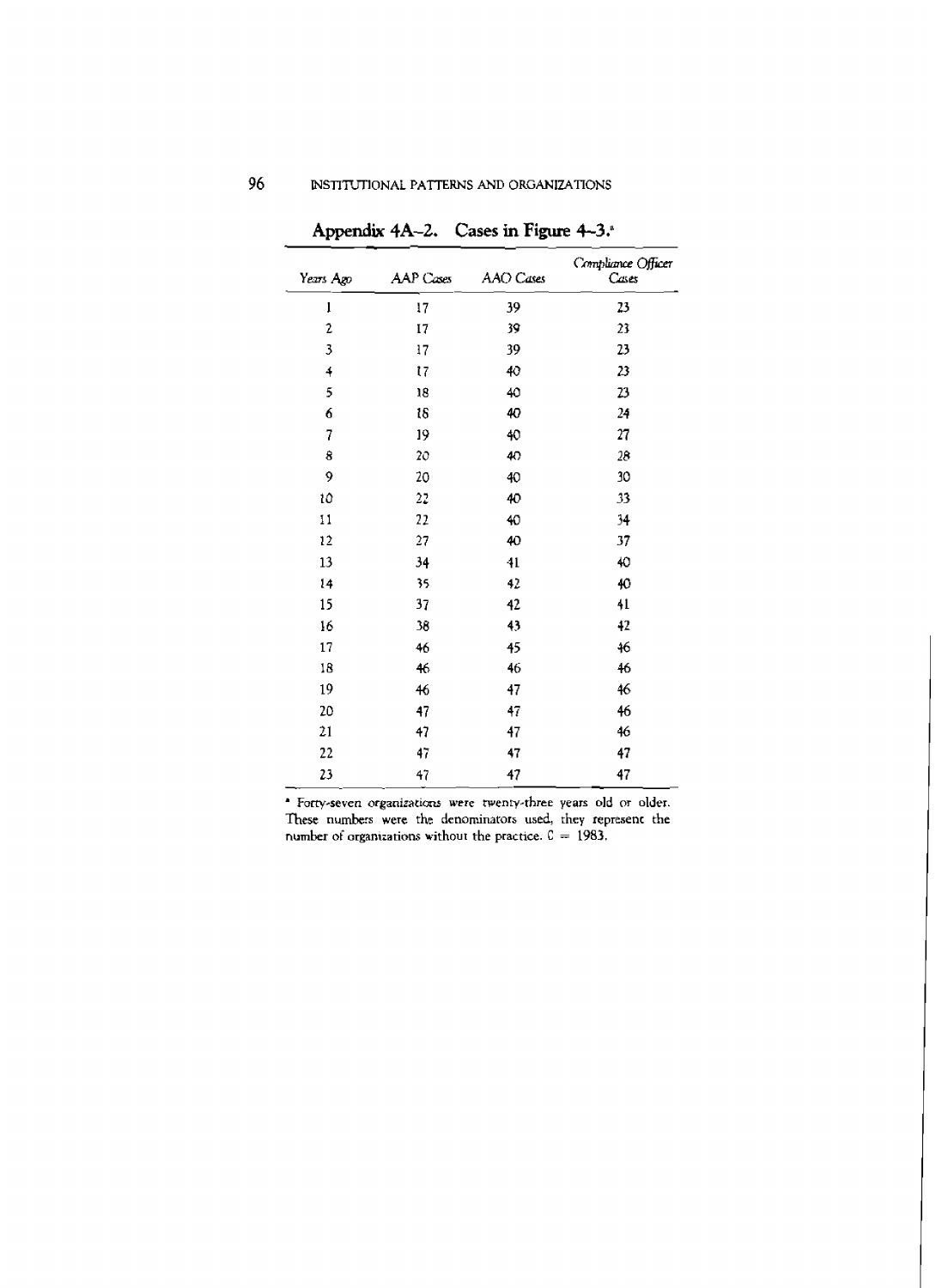#### **REFERENCES**

- Baron, James N., Frank R. Dobbin, and P. Devereaux Jennings. 1986. "War and Peace: The Evolution of Modern Personnel Administration." American Journal of Sociology 92:350–383.
- Blau, Peter M. 1970. "A Formal Theory of Differentiation in Organizations." American Sociological Review 35:201-18.
- Blau, Peter M., and Richard A. Schoenherr. 1971. The Structure of Organizations. New York: Basic Books.
- Braverman, Harry. 1974. Labor and Monopoly Capital: The Degradation of Work in the Twentieth Century. New York: Monthy Review Press.
- Brody, David. 1968. "The Rise and Decline of Welfare Capitalism." In Continuity and Change in Twentieth Century America: The 1920's, edited by John Braeman, Robert H. Brenner, and David Brody, pp. 147-78. Columbus: Ohio State University Press.
- Clegg, Stewart, and David Dunkerly. 1980. Organization. Class and Control. London: Routledge & Kegan Paul.
- DiMaggio, Paul, and Walter W. Powell. 1983. "The Iron Cage Revisited: Institutional Isomorphism and Collective Rationality in Organizational Fields." American Sociological Review 48:147–60.
- Edelman, Lauren B. 1985. "Organizational Governance and Due Process." Unpublished doctoral dissertation, Stanford University.
- Edwards, Richard. 1979. Contested Terrain. New York: Basic Books.
- Eilbert, H. 1959. "The Development of Personnel Management in the U.S." Business History Review 33:345-60.
- Gordon, David, Richard Edwards, and Michael Reich. 1982. Segmented Work, Divided Workers. London: Cambridge University Press.
- Jacoby, Sanford M. 1985. Employing Bureaucracy: Managers, Unions and the Transformation of Work in American Industry, 1900-1945. New York: Columbia University Press.
- Kimberly, John R. 1981. "Managerial Innovation." In Handbook of Organizational Design, Vol. 1, edited by Paul C. Nystrom and William H. Starbuck, pp. 84-104. New York: Oxford University Press.
- Kimberly, John R., and Michael J. Evanisko. 1981. "Organizational Innovation: The Influence of Individual, Organizational, and Contextual Factors on Hospital Adoption of Technological and Administrative Innovations." Academy of Management Journal 24:689-713.
- Kochan, Thomas A., and Peter Capelli. 1984. "The Transformation of the Industrial Relations and Personnel Function." In Internal Labor Markets, edited by Paul Osterman. Cambridge, Mass.: MIT Press.
- Marglin, Stephen. 1974. "What Do Bosses Do? The Origins and Functions of Hierarchy in Capitalist Production." Review of Radical Political Economics 6 (Summer):60-112.
- Meyet, John W., and Brian Rowan. 1977. "Institutionalized Organizations: Formal Structure as Myth and Ceremony." American Journal of Sociology 83:340-63.
- Meyer, John W., and W. Richard Scott. 1983. Organizational Environments. Beverly Hills, Calif.: Sage.
- Miller, Delbert C., and William H. Form. 1964. Industrial Sociology: The Sociology of Work Organizations. New York: Harper & Row.
- Pugli, D.S., D.J. Hickson, C.R. Hinings, and C. Turnet. 1969. "The Context of Organi-2ation Structures." Administrative Science Quarterly 13:91-114.
- Selznick, Philip. 1969. Law, Society, and Industrial Justice. New Brunswick: Transaction.
- Shils, Edward. 1975. Center and Periphery: Essays in Macrosociology. Chicago: University of Chicago Press.